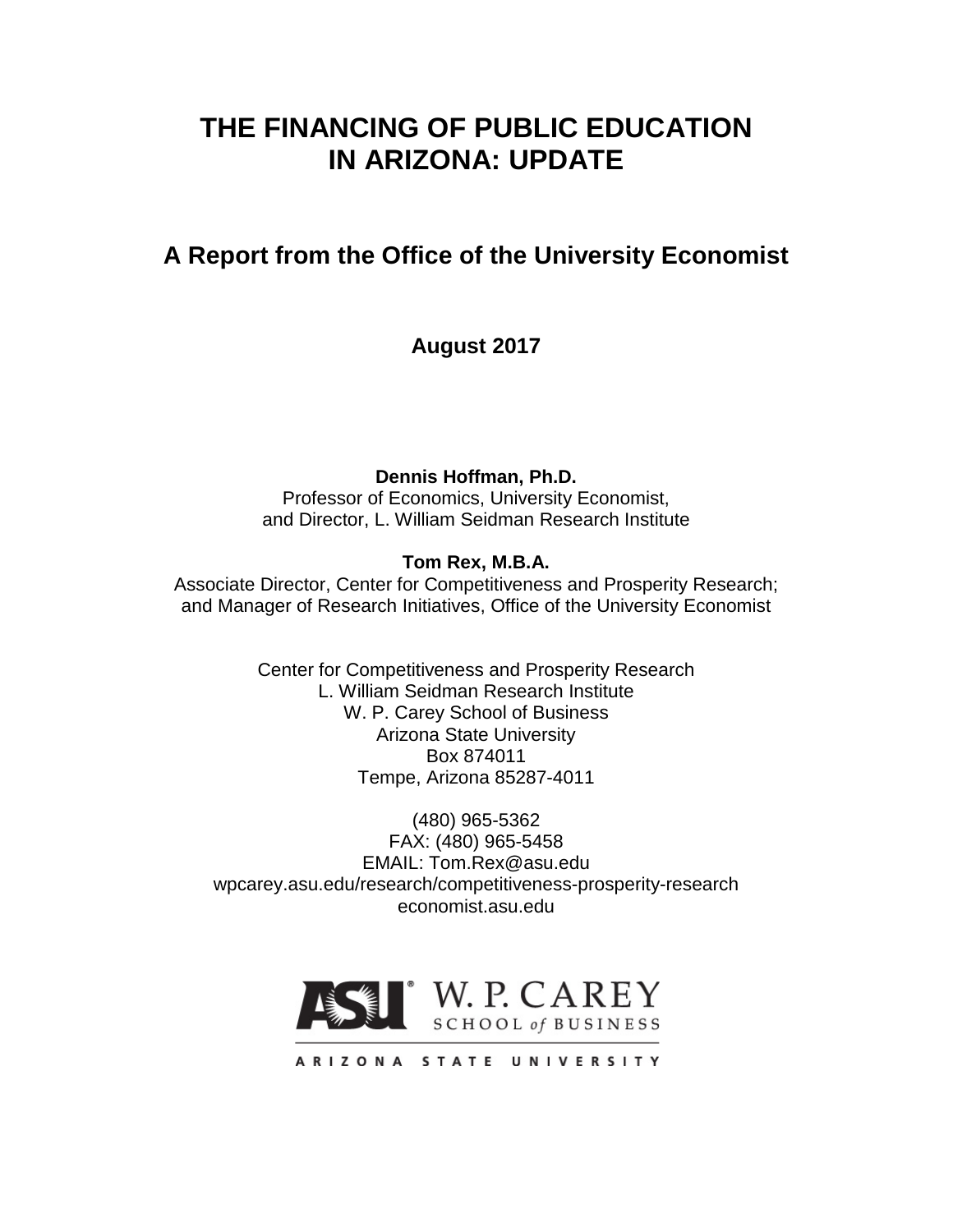#### **PREFACE**

This paper updates portions of two Office of the University Economist papers published in 2016:

- "The Financing of Public Higher Education in Arizona," October 2016, [https://wpcarey.asu.edu/sites/default/files/higheredfund10-16.pdf.](https://wpcarey.asu.edu/sites/default/files/higheredfund10-16.pdf)
- "The Financing of Public Elementary and Secondary Education in Arizona," July 2016, [https://wpcarey.asu.edu/sites/default/files/k12edfund07-16.pdf.](https://wpcarey.asu.edu/sites/default/files/k12edfund07-16.pdf)

# **TABLE OF CONTENTS**

| Summary                                   |  |
|-------------------------------------------|--|
| <b>Higher Education</b>                   |  |
| <b>Elementary and Secondary Education</b> |  |

# **LIST OF TABLES**

| 1. Public Higher Education Revenue Per Full-Time-Equivalent Student, Arizona, Fiscal Year<br>2016   | 4  |
|-----------------------------------------------------------------------------------------------------|----|
| 2. Public Elementary and Secondary Education Revenue Per Student, Arizona, Fiscal Year<br>2015      | 13 |
| 3. Public Elementary and Secondary Education Expenditures Per Student, Arizona, Fiscal Year<br>2015 | 19 |

# **LIST OF CHARTS**

| 1. Public Higher Education Revenue Per Full-Time-Equivalent Student Adjusted for the Cost of<br>Living, Arizona Relative to the Nation, Fiscal Years 2008 Through 2016                         | 6  |
|------------------------------------------------------------------------------------------------------------------------------------------------------------------------------------------------|----|
| 2. Educational Appropriations as a Share of Total Educational Revenue, Public Higher<br>Education in Arizona and the Nation, Fiscal Years 2000 Through 2016                                    | 9  |
| 3. Public Elementary and Secondary Education Revenue Per Student Adjusted for the Cost of<br>Living, Arizona Relative to the Nation, Fiscal Years 2008 Through 2015                            | 16 |
| 4. Public Elementary and Secondary Education Expenditures Per Student Adjusted for the<br>Cost of Living, Arizona Relative to the Nation, Fiscal Years 2008 Through 2015                       | 22 |
| 5. Public Elementary and Secondary Education Current Operations Expenditures Per Student<br>Adjusted for the Cost of Living, Arizona Relative to the Nation, Fiscal Years 2008 Through<br>2015 | 25 |
| 6. Public Elementary and Secondary Education Expenditures for Support Services Per Student<br>Adjusted for the Cost of Living, Arizona Relative to the Nation, Fiscal Years 2008 Through       | 27 |

2015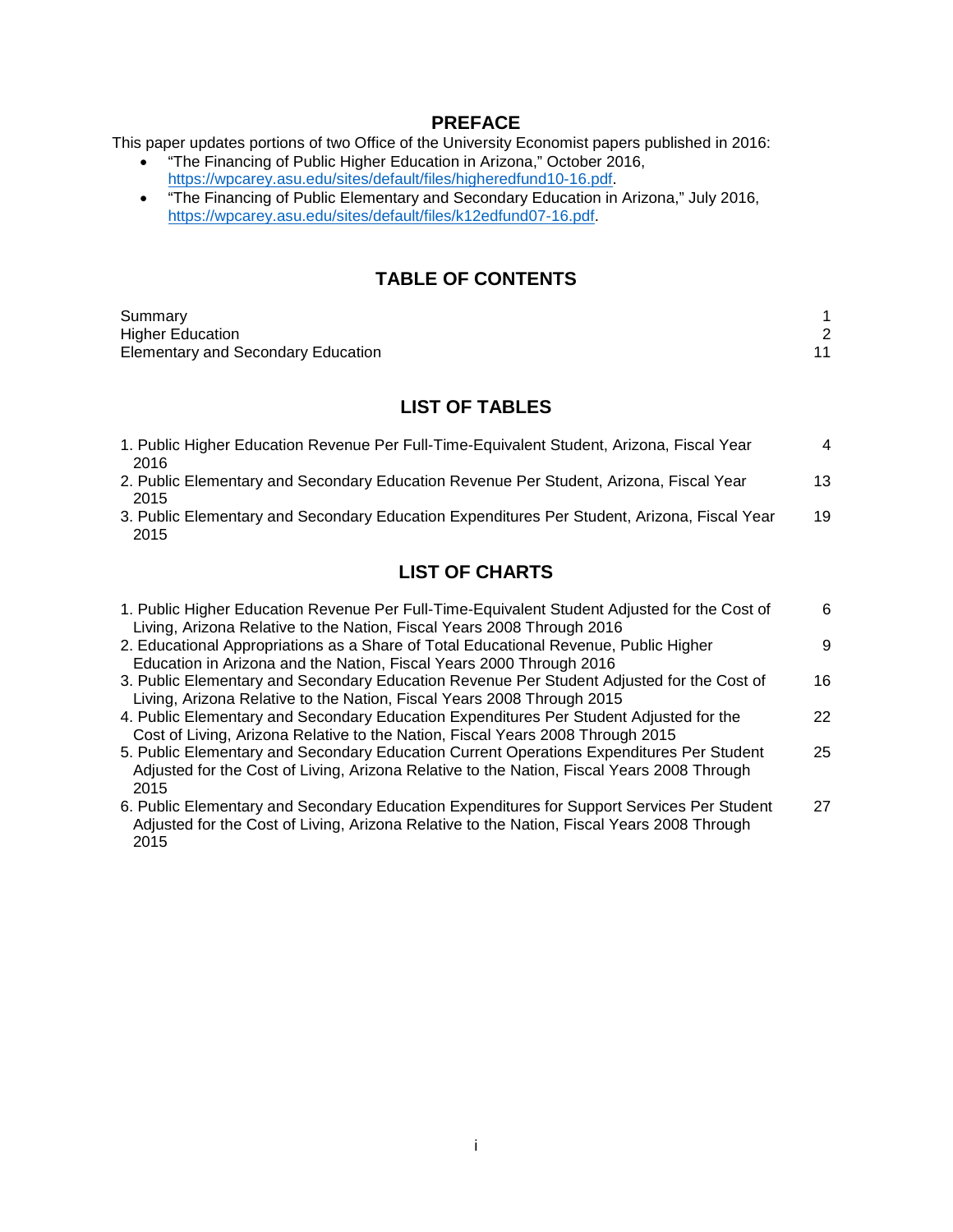#### **SUMMARY**

State and local government educational appropriations for public *higher education* — the combination of universities and community colleges — per full-time-equivalent student were 25 percent less in Arizona than the national average in fiscal year 2016 after adjusting for geographic variations in the cost of living. Arizona ranked 43rd among the 49 states with available data.

Historically, public support for higher education in Arizona was much stronger. Higher education in Arizona has experienced a large drop in per student funding relative to the nation since fiscal year 2008, when the state was marginally higher than the national average. In fiscal year 2016 alone, a year of moderate economic growth, Arizona state and local government funding for higher education per full-time-equivalent student fell 8 percent after adjusting for inflation and the change in the geographic cost of living. Arizona declined from 16 percent below the national average in fiscal year 2015 to 25 percent below average in fiscal year 2016.

In contrast, tuition for higher education has increased substantially in Arizona. Net tuition tuition and fees paid by students, minus financial aid from state and institutional sources and student waivers and discounts — per full-time-equivalent student was less than the national average in fiscal years 2000 through 2007. In fiscal year 2016, net tuition in Arizona was 31 percent above the national average after adjusting for the cost of living.

The share of total educational revenue coming from educational appropriations of state and local governments historically was greater in Arizona than the national average. Since fiscal year 2008, the reduction in share has been considerably greater in Arizona, with the share dropping to 40.1 percent in fiscal year 2016 — 13.1 percentage points lower than the national share.

Relative to higher education, per student state and local government funding for public *elementary and secondary education* in Arizona has been further below the national average, but has not decreased as much in recent years. In fiscal year 2015 (the latest data), state and local government revenue per student for public-sector elementary and secondary education in Arizona was 36 percent below the national average after adjusting for the cost of living. Only two states — Idaho and Utah — raised less revenue per student.

Historically, public support for elementary and secondary education in Arizona was much stronger. Funding per student was above the national average through the first several decades of statehood. It began to decline relative to the national average in the late 1960s.

Relative to the national per student average, the shortfall in state and local government revenue for K-12 education was substantial in Arizona in fiscal year 2015. To have matched the national per student average, spending would have needed to have been \$4.5 billion higher. Considering the cost of living, the shortfall still exceeded \$4 billion.

In comparison, Prop 123 that was passed by Arizona voters in May 2016 added about \$300 million to K-12 revenue in the first year. Had revenue in FY 2015 been \$300 million higher, Arizona's per student state and local government K-12 revenue after adjustment for the cost of living still would have ranked 49th and would have been 33 percent below the national average.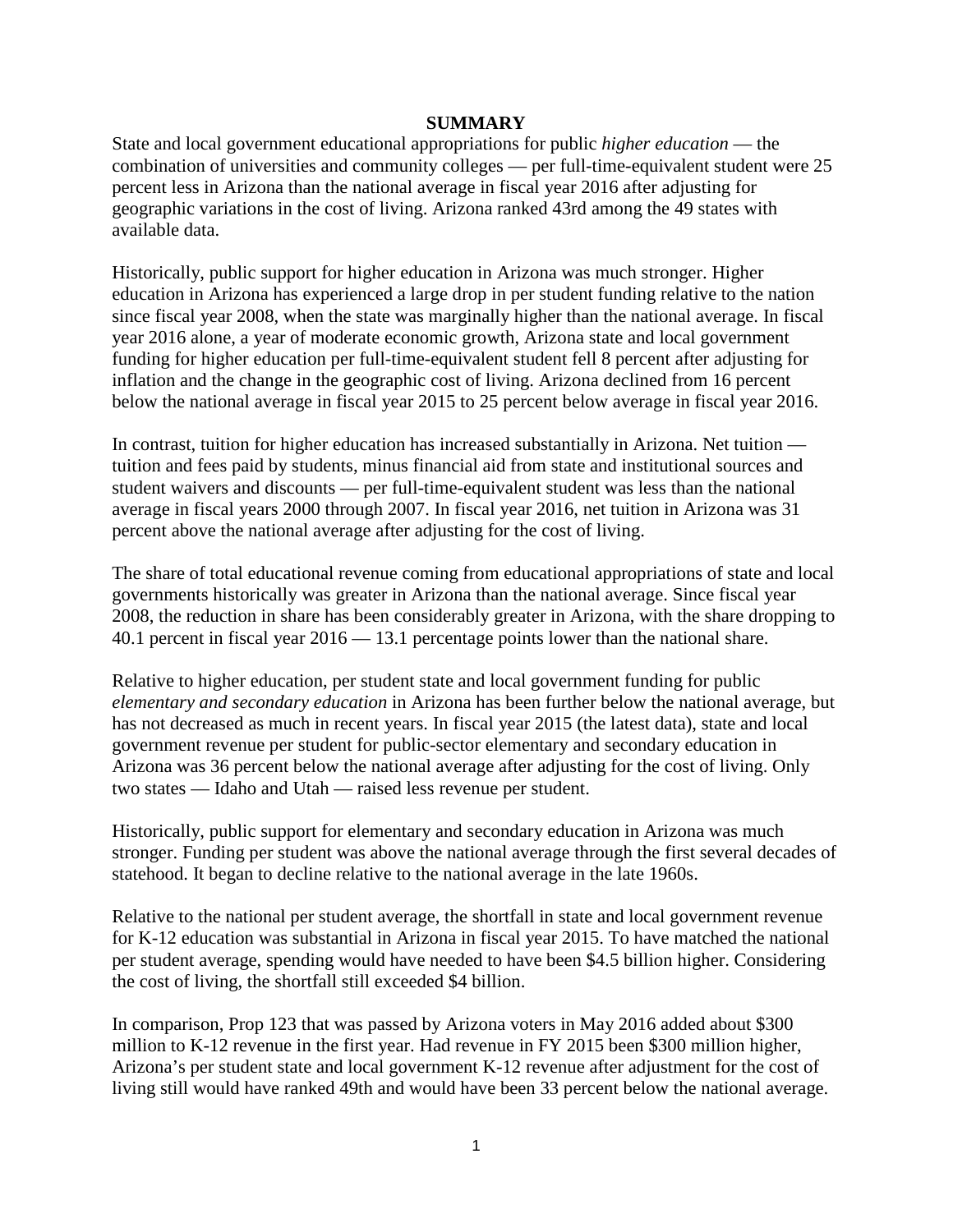#### **HIGHER EDUCATION**

The State Higher Education Executive Officers Association (SHEEO) produces an annual report on "State Higher Education Finance" [\(http://sheeo.org/projects/shef-%E2%80%94-state-higher](http://sheeo.org/projects/shef-%E2%80%94-state-higher-education-finance)[education-finance\)](http://sheeo.org/projects/shef-%E2%80%94-state-higher-education-finance). The time series runs from fiscal year (FY) 2000 through FY 2016. By state, finance and enrollment data from all public universities and public community colleges are combined. Figures are not available separately for community colleges and universities. The latest dataset released by SHEEO does not include Illinois. Data for the District of Columbia are not available for the entire time period and have been excluded for this analysis. Thus, the national data are for the sum of the 49 available states. In this paper, Arizona is compared to the nation and to a group of 10 western states: Arizona, California, Colorado, Idaho, Nevada, New Mexico, Oregon, Texas, Utah, and Washington.

The SHEEO report focuses on the sources of funding for higher education; it does not provide information on how those funds are used. SHEEO does not include revenue from all sources. Five categories of revenue are examined in this paper:

- State Support for Public Higher Education: State government appropriations (plus American Recovery and Reinvestment Act monies in FYs 2009 and 2010).
- Local Support for Public Higher Education: Local government funding; in Arizona, only community colleges receive local funding.
- Educational Appropriations for Public Higher Education: The sum of state support and local support, minus appropriations for special purposes, research, and medical programs.
- Net Tuition for Public Higher Education: Tuition and fees paid by students, minus financial aid from state and institutional sources, student waivers and discounts, and medical student tuition and fees.
- Total Educational Revenue for Public Higher Education: The sum of the educational appropriations category and the net tuition category, minus tuition revenue used for capital outlays or debt service.

#### **Standardization of Data**

In order to compare states, the data must be standardized to account for differences in size. For education finance, the adjustment for size and changes in size over time is accomplished by reporting the data on a per student basis. SHEEO reports a measure of full-time-equivalent (FTE) enrollment by state that does not include medical students.

In addition to the adjustment for size, dollar figures generally should be adjusted for cost-ofliving differences between states. The regional price parity (RPP) estimates produced by the U.S. Department of Commerce, Bureau of Economic Analysis (BEA) — which are expressed as ratios to the national average — are used to measure the cost of living.<sup>[1](#page-3-0)</sup> The regional price parity estimates are available only for calendar years 2008 through 2015. For this paper, fiscal-year RPPs were calculated as the average of two calendar years. Since the RPPs are not yet available for 2016, the FY 2016 SHEEO revenue data are adjusted by the calendar year 2015 RPPs. Similarly, FY 2008 revenue data are adjusted by calendar year 2008 RPPs.

l

<span id="page-3-0"></span><sup>1</sup> The RPPs are available from [http://www.bea.gov/regional/index.htm.](http://www.bea.gov/regional/index.htm) Data for calendar year 2015 were released in June 2017.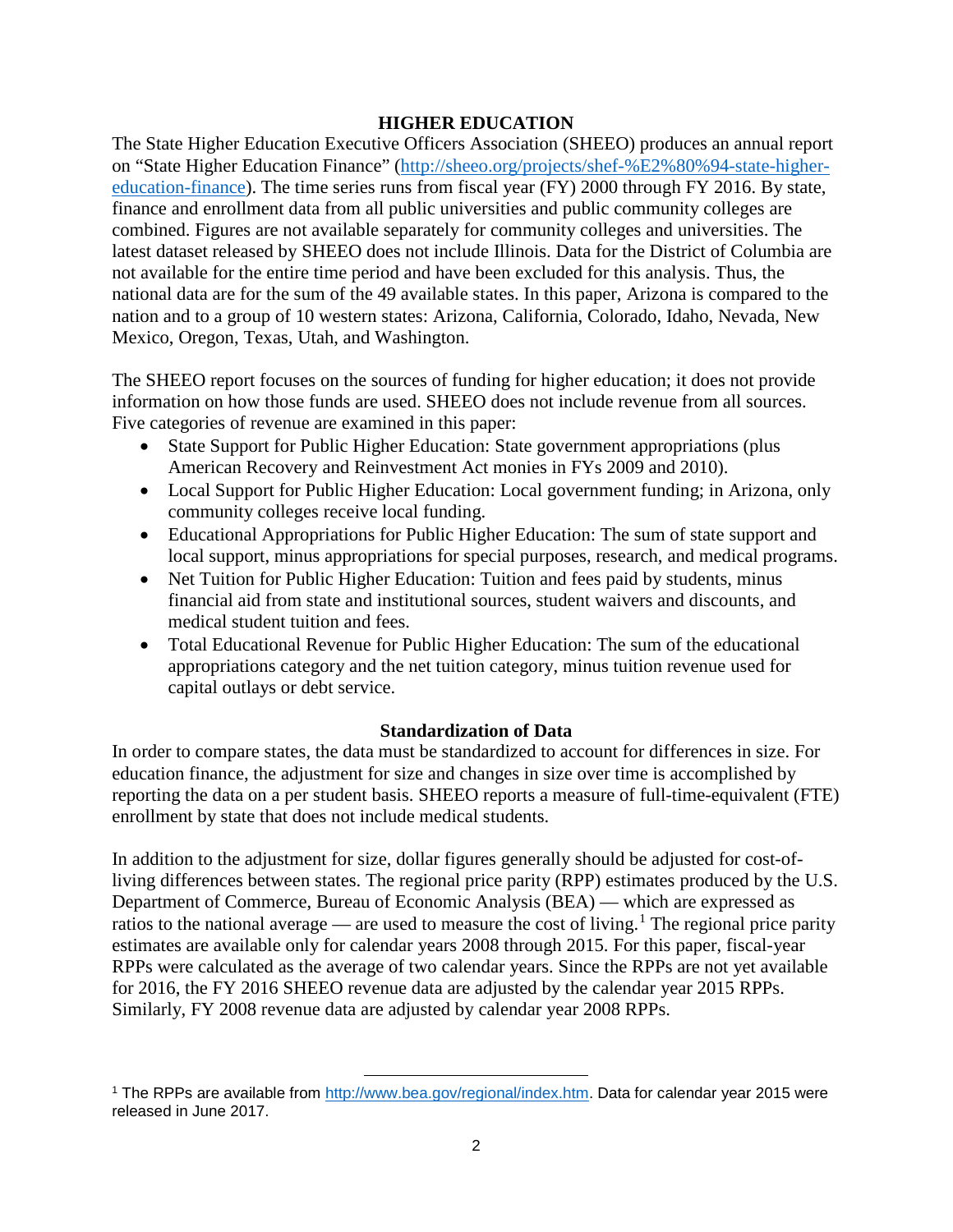Analyses over time of dollar measures must account for inflation as well as changes in the relative cost of living and changes in size. Inflation is measured by the gross domestic product implicit price deflator produced by the BEA. $<sup>2</sup>$  $<sup>2</sup>$  $<sup>2</sup>$ </sup>

An additional adjustment is sometimes made to public finance data to reflect the "ability to pay." Typically, personal income is used to make this adjustment; in the case of education data that are expressed per student, the finance data can be adjusted by per capita personal income.<sup>[3](#page-4-1)</sup> This additional adjustment makes a big difference for Arizona since its per capita personal income is so far below the national average. In FY 2016 without adjusting for the cost of living, Arizona' per capita personal income was 18.9 percent below the national average and ranked 43rd among the 50 states and the District of Columbia. Considering the cost of living, Arizona was not quite as far below the nation at 15.7 percent, but its rank was lower at 49th (higher than only Mississippi and New Mexico).

The adjustment for the ability to pay has a lesser impact on the analysis of the change over time. Still, Arizona's per capita personal income dropped from 13.8 percent below average in FY 2000 on an unadjusted basis and from 12.1 percent below average in FY 2008 on an adjusted basis.

### **Revenue in Fiscal Year 2016**

Public support for higher education is measured by educational appropriations for public universities and community colleges by state and local governments, less funding targeted for special purposes, research, and medical programs. In Arizona in FY 2016, this amounted to \$1.43 billion. The amount per full-time-equivalent student was \$5,308 after adjustment for the cost of living. This figure was 25.4 percent less than the national average and ranked 43rd among the 49 states and ninth among the 10 western states. The states providing less support were Colorado, New Hampshire, Pennsylvania, Vermont, Virginia, and West Virginia.

Since the relative responsibility for financing public higher education varies by state between state government and local governments, comparisons across states of state support need to be made cautiously, as do comparisons of local support. Local governments provided funding for higher education in only 29 states in FY 2016.

State government appropriations for public higher education — without subtracting monies intended for special purposes, research, and medical programs — totaled \$800 million in Arizona in FY 2016. Expenditures per FTE student were \$2,978 after adjusting for the cost of living — 59 percent less than the national average and the lowest among the states. In contrast, local support adjusted for the cost of living was the highest in the country in Arizona at \$3,089 per FTE student, which was 3.74 times higher than the national average. Local support in Arizona, which is limited to community colleges, totaled \$830 million in FY 2016 (without subtracting monies intended for special purposes, research, and medical programs).

l

<span id="page-4-1"></span><span id="page-4-0"></span><sup>&</sup>lt;sup>2</sup> See Table 1.1.9 at [http://www.bea.gov/iTable/iTable.cfm?ReqID=9&step=1#reqid=9&step=1&isuri=1.](http://www.bea.gov/iTable/iTable.cfm?ReqID=9&step=1#reqid=9&step=1&isuri=1) <sup>3</sup> Quarterly estimates of per capita personal income were used in this analysis to calculate fiscal year averages. Gross product sometimes is used instead of personal income in the ability-to-pay analysis. The BEA produces estimates of both indicators, available from [http://www.bea.gov/regional/index.htm.](http://www.bea.gov/regional/index.htm)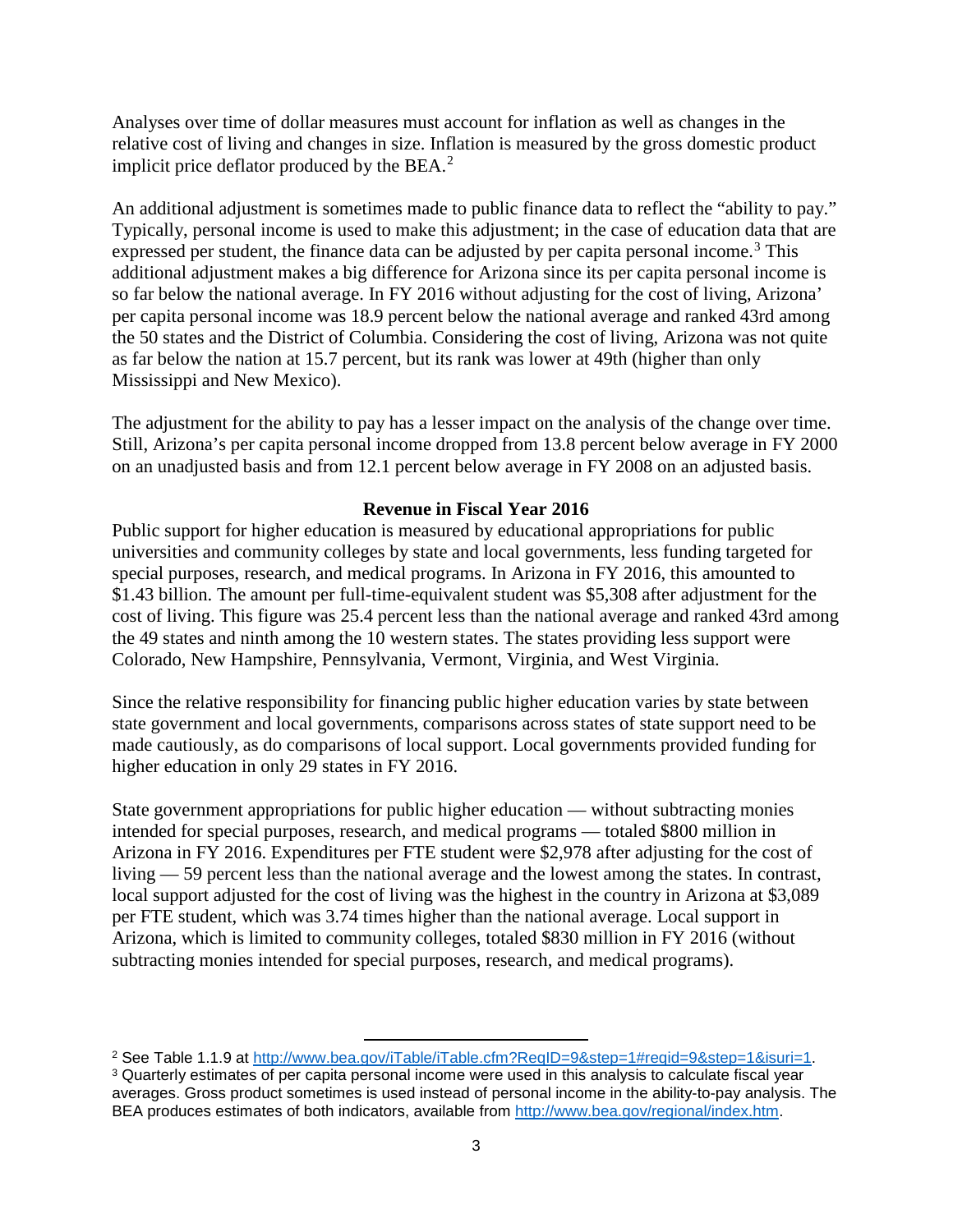Student tuition and fees is another significant source of higher education revenue. In Arizona in FY 2016, net tuition — tuition and fees paid by students, minus financial aid from state and institutional sources, student waivers and discounts, and medical student tuition and fees provided \$2.23 billion. This amount was 56 percent higher than the funding from educational appropriations. Per FTE student adjusted for the cost of living, net tuition in Arizona amounted to \$8,285, which was 31 percent higher than the national average and ranked 19th nationally and third in the West (the figure was higher in Colorado and Oregon, though by only a slight amount in Oregon).

Total educational revenue for higher education is the sum of (1) state and local government educational appropriations (total appropriations less those for special purposes, research, and medical programs), and (2) net tuition less any tuition used for capital outlays or debt service. Total educational revenue in Arizona in FY 2016 was \$3.55 billion. Per FTE student adjusted for the cost of living, the figure was \$13,229 — 1.1 percent less than the national average. Arizona ranked 34th nationally and fourth among the western states. The data for FY 2016 are summarized in Table 1 for each of the categories of higher education revenue.

#### **TABLE 1 PUBLIC HIGHER EDUCATION REVENUE PER FULL-TIME-EQUIVALENT STUDENT, ARIZONA, FISCAL YEAR 2016**

|                                         |                | Percentage             | Rank:               | Rank:              |
|-----------------------------------------|----------------|------------------------|---------------------|--------------------|
|                                         | <b>Dollars</b> | of Nation <sup>^</sup> | Nation <sup>^</sup> | West <sup>^^</sup> |
| <b>State Government Support</b>         | \$2,865        | 39.6%                  | 49                  | 10                 |
| Adjusted by Cost of Living              | 2.978          | 41.2                   | 49                  | 10                 |
| Adjusted by Per Capita Personal Income* | 75             | 50.8                   | 48                  | 10                 |
| <b>Local Government Support</b>         | 2.972          | 359.8                  |                     |                    |
| Adjusted by Cost of Living              | 3,089          | 374.0                  |                     |                    |
| Adjusted by Per Capita Personal Income* | 78             | 461.0                  |                     |                    |
| State and Local Government Support**    | 5,106          | 71.8                   | 42                  | 9                  |
| Adjusted by Cost of Living              | 5.308          | 74.6                   | 43                  | 9                  |
| Adjusted by Per Capita Personal Income* | 134            | 92.0                   | 33                  | 8                  |
| <b>Net Tuition</b>                      | 7.971          | 126.1                  | 17                  | 3                  |
| Adjusted by Cost of Living              | 8,285          | 131.1                  | 19                  | 3                  |
| Adjusted by Per Capita Personal Income* | 209            | 161.6                  | 10                  |                    |
| <b>Total Educational Revenue***</b>     | 12.727         | 95.1                   | 30                  |                    |
| Adjusted by Cost of Living              | 13,229         | 98.9                   | 34                  |                    |
| Adjusted by Per Capita Personal Income  | 334            | 121.9                  | 17                  | 2                  |

\* Also adjusted by cost of living.

\*\* Less appropriations for special purposes, research, and medical programs.

\*\*\* State and local government support plus net tuition, less tuition revenue used for capital outlays or debt service.

^ The nation consists of 49 states (Illinois is not included). A rank of 1 represents the highest revenue. ^^ The West includes 10 western states: Arizona, California, Colorado, Idaho, Nevada, New Mexico, Oregon, Texas, Utah, and Washington. A rank of 1 represents the highest revenue.

Sources: State Higher Education Executive Officers Association, [http://sheeo.org/projects/shef-](http://sheeo.org/projects/shef-%E2%80%94-state-higher-education-finance) [%E2%80%94-state-higher-education-finance](http://sheeo.org/projects/shef-%E2%80%94-state-higher-education-finance) (revenue and enrollment), and U.S. Department of Commerce, Bureau of Economic Analysis,<http://www.bea.gov/regional/index.htm> (regional price parity and per capita personal income).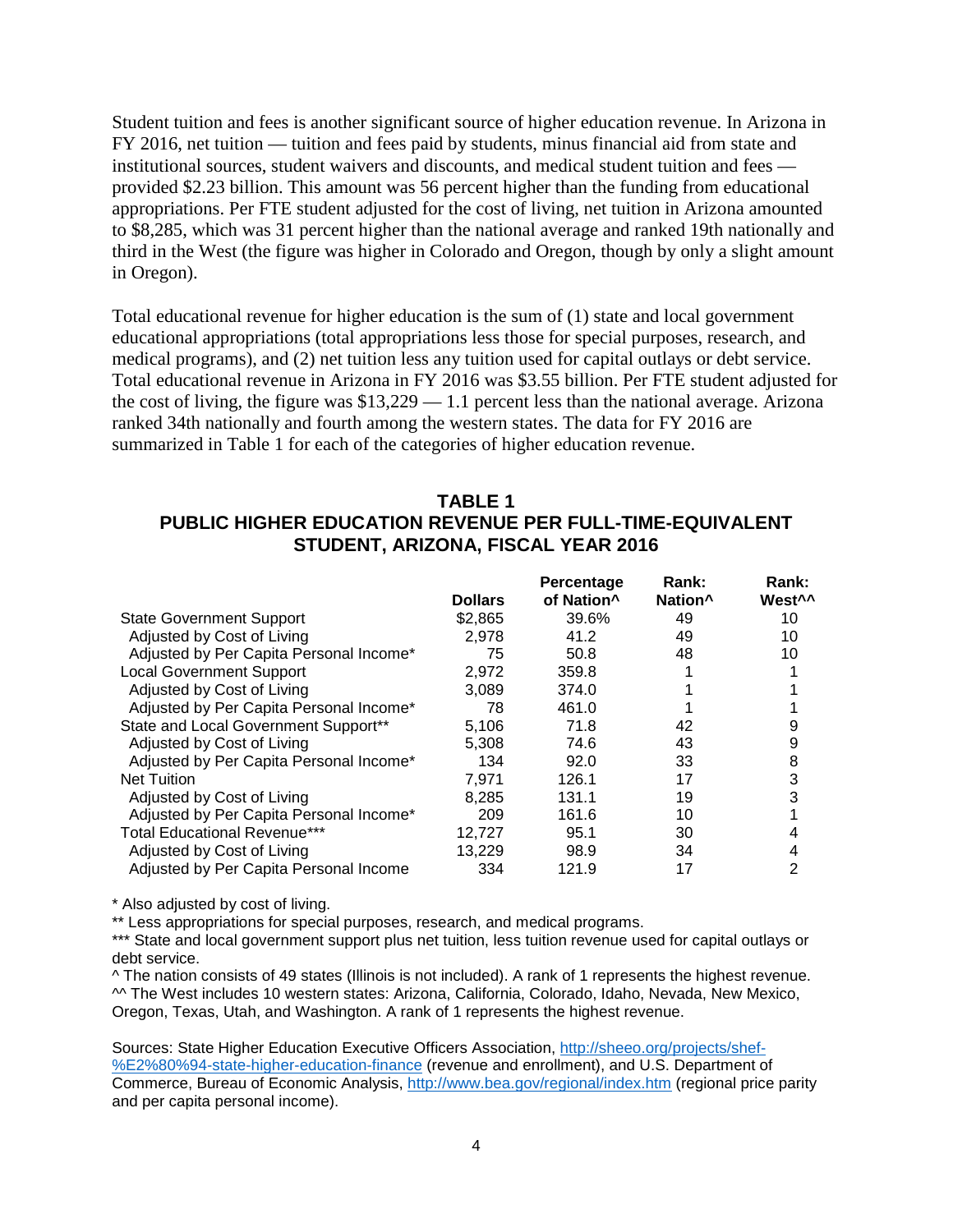In fiscal year 2016, educational appropriations by state and local governments accounted for 53.2 percent of total educational revenue nationally. The share contributed by state and local funding was considerably lower in Arizona at 40.1 percent. Arizona's share ranked 38th nationally and ninth of 10 western states (only Colorado was lower).

#### **Change in Revenue Over Time**

For this analysis of trends, data not adjusted for the cost of living are used for the time period from FY 2000 through FY 2016. In addition, this period is split into two. Data not adjusted for the cost of living are examined for FYs 2000 through 2008, and adjusted data are used for FYs 2008 through 2016. Each year is expressed in inflation-adjusted FY 2016 dollars.

Educational appropriations by state and local governments for higher education per FTE student, adjusted for inflation but not for living costs, peaked in Arizona in FY 2008. Arizona's figure ranged from 2-to-9 percent less than the national average through FY 2006 but exceeded the national average in FYs 2008 through 2010, peaking at 6 percent above average in FY 2009. The state's rank improved from the mid-20s to 17th in FY 2009.

After adjusting for inflation and the cost of living, state and local government funding per FTE student was \$8,347 in FY 2008. The amount dropped for four consecutive years, then increased slightly for three straight years. In FY 2016, a year of moderate economic growth, the amount fell 8 percent to only \$5,308 — 36 percent lower than the figure in FY 2008. Arizona's figure tumbled from slightly above the national average to 25.4 percent below average in FY 2016. The state's rank lowered from 20th to 43rd. The real per FTE student revenue figures adjusted for the cost of living are shown in Chart 1 as a rank and as a percentage of the national average for FYs 2008 through 2016.

The trend in state funding was considerably different from that of local funding. State support per FTE student in real terms fell considerably in Arizona between FYs 2000 and 2004, but rose over the next four years to a figure within 3 percent of the FY 2000 figure. This down-and-up pattern reflects economic conditions and revenue flows to state government. The shortfall from the national average did not change much over this time period, dipping from 26-to-31 percent below average, then recovering to 26 percent below average. The rank improved slightly from 46th in the early 2000s to 42nd in FY 2008.

State appropriations for higher education dropped considerably after FY 2008. Real per FTE student state support adjusted for the cost of living contracted 53 percent in Arizona between FYs 2008 and 2016. The decrease in FY 2016 alone was 15 percent; this decline occurred years after the end of the recession. Arizona's figure fell from 26 percent below average in FY 2008 to 59 percent below average in FY 2016; the rank slipped from 45th to 49th (last).

In contrast to the fluctuations and small net reduction in state support between FYs 2000 and 2008 in Arizona, local support for higher education (community colleges only) per FTE student increased an inflation-adjusted 45 percent. The proportion of the U.S. average rose from 2.9 to 3.8 times higher.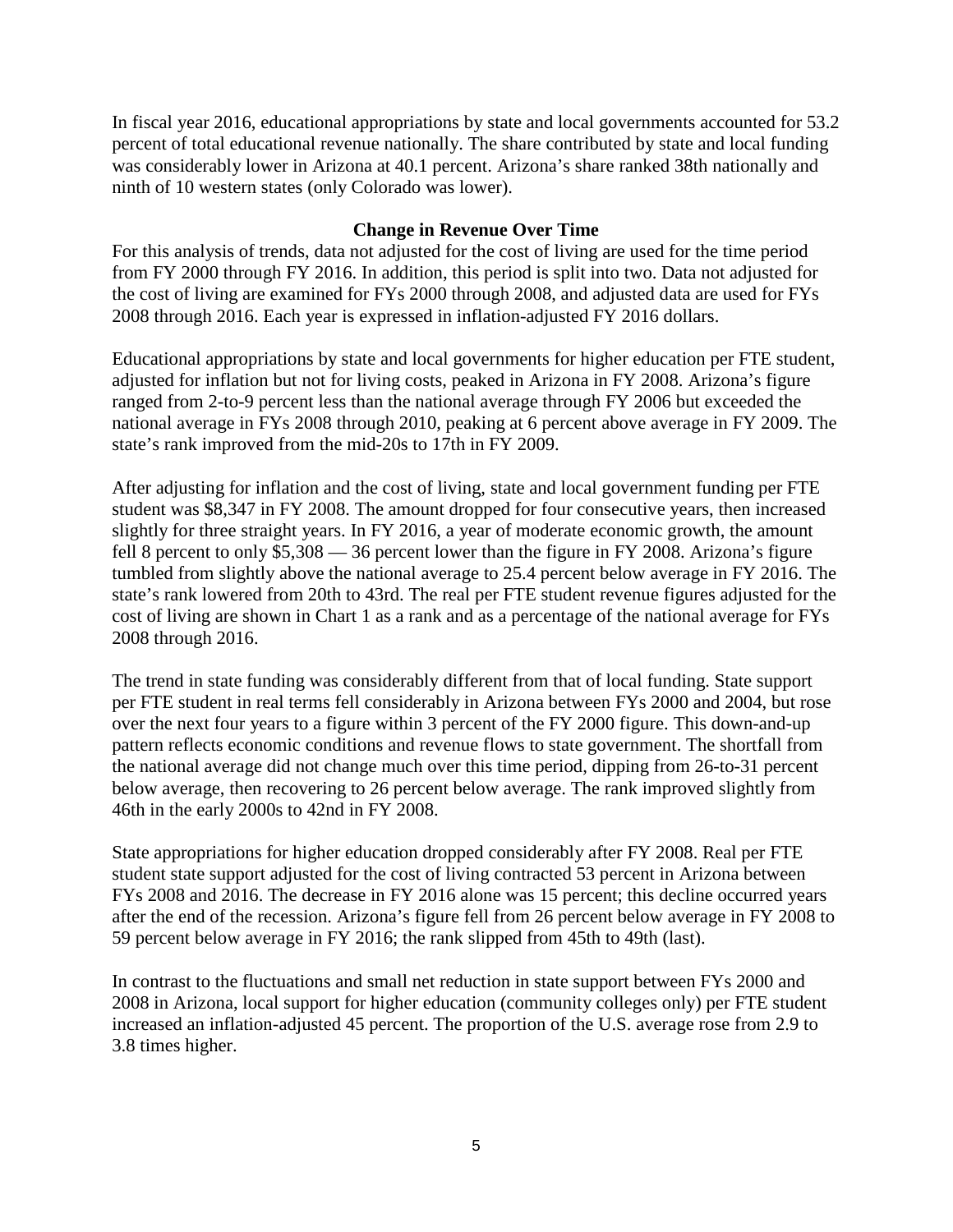#### **CHART 1**

# **PUBLIC HIGHER EDUCATION REVENUE PER FULL-TIME-EQUIVALENT STUDENT ADJUSTED FOR THE COST OF LIVING, ARIZONA RELATIVE TO THE NATION, FISCAL YEARS 2008 THROUGH 2016**



#### 0 5 10 15 20 25 30 35 40 45 360% 50 365% 370% 375% 380% 385% 390% 395% 400% 405% 410% 2008 2009 2010 2011 2012 2013 2014 2015 2016 **Rank (right axis)** Percentage of Nation (left axis)

#### **LOCAL GOVERNMENT SUPPORT**

(continued)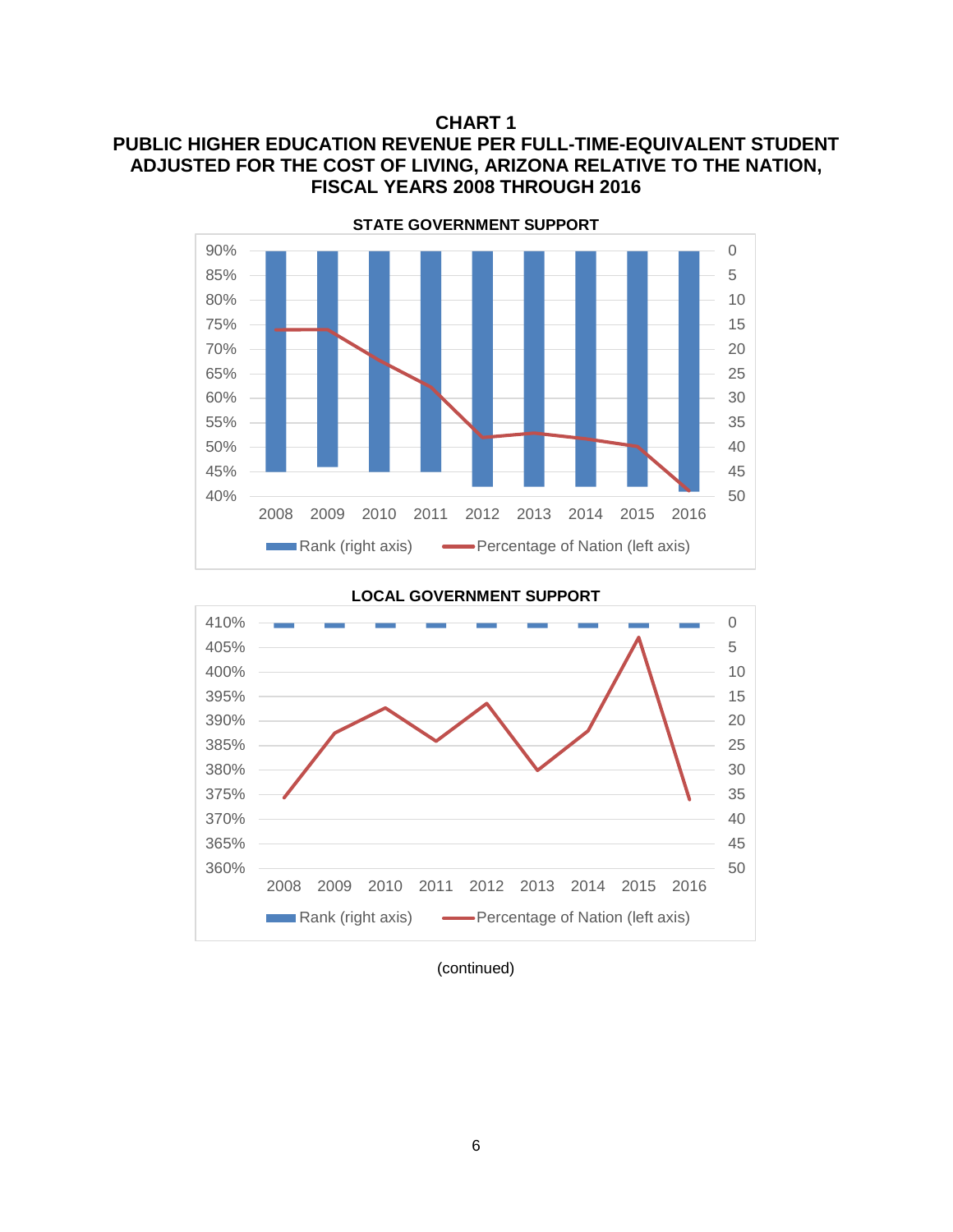# **CHART 1 (continued) PUBLIC HIGHER EDUCATION REVENUE PER FULL-TIME-EQUIVALENT STUDENT ADJUSTED FOR THE COST OF LIVING, ARIZONA RELATIVE TO THE NATION**



**NET TUITION**



(continued)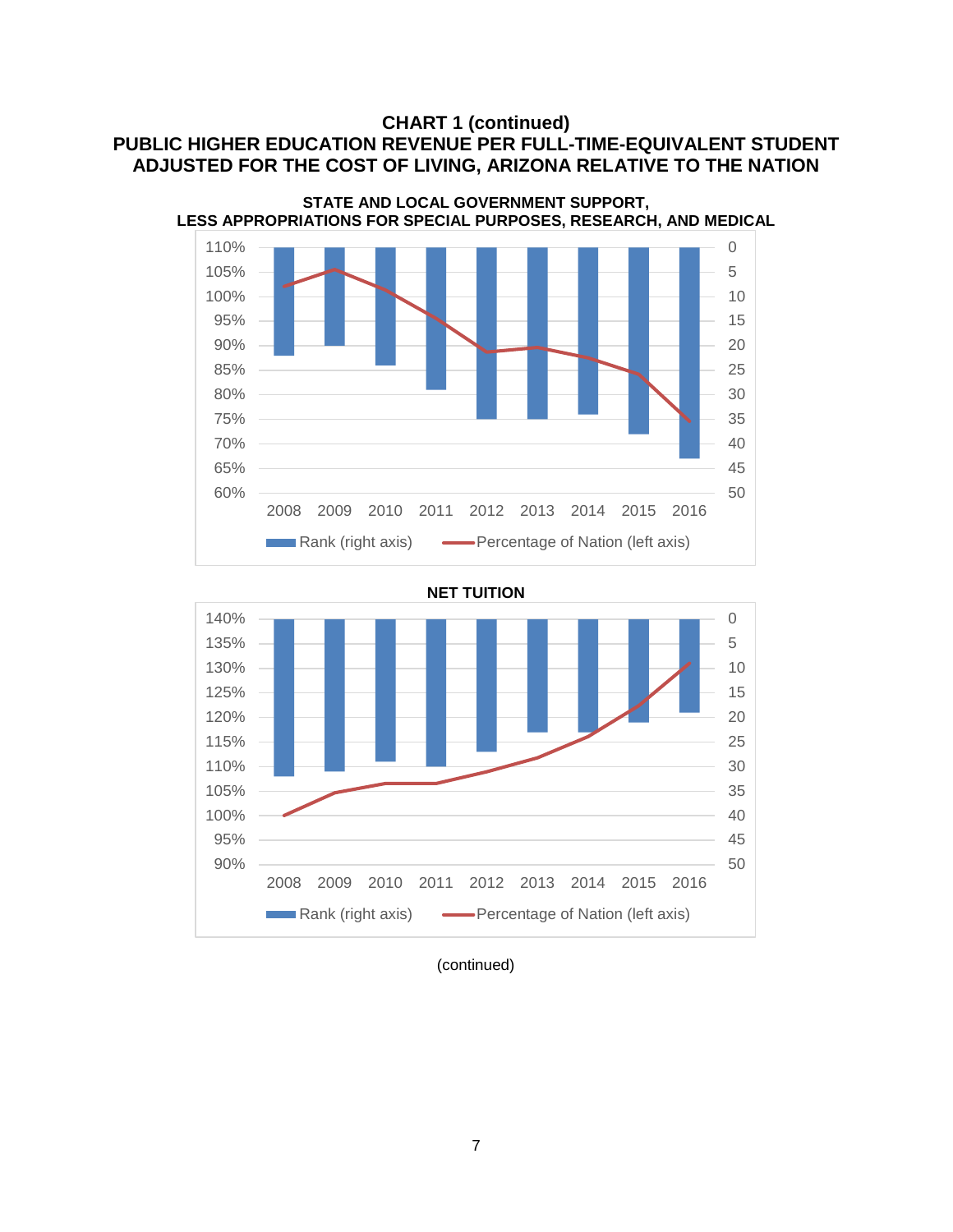## **CHART 1 (continued) PUBLIC HIGHER EDUCATION REVENUE PER FULL-TIME-EQUIVALENT STUDENT ADJUSTED FOR THE COST OF LIVING, ARIZONA RELATIVE TO THE NATION**



Notes: The rank is among 49 states (excluding Illinois); a rank of 1 represents the highest revenue. Public community colleges and public universities are combined.

Sources: State Higher Education Executive Officers Association, [http://sheeo.org/projects/shef-](http://sheeo.org/projects/shef-%E2%80%94-state-higher-education-finance) [%E2%80%94-state-higher-education-finance](http://sheeo.org/projects/shef-%E2%80%94-state-higher-education-finance) (revenue and enrollment), and U.S. Department of Commerce, Bureau of Economic Analysis,<http://www.bea.gov/regional/index.htm> (regional price parity).

Similarly, in contrast to the 53 percent drop in state support per FTE student between FYs 2008 and 2016, local support slipped only 1 percent, adjusted for inflation and the cost of living. The figure in FY 2016 was 2 percent lower than in the prior year. The proportion of the U.S. average was the same for local support in FY 2016 as in FY 2008.

Between fiscal years 2000 and 2008 in Arizona, the increase in real net tuition per FTE student was 42 percent, compared to an 8 percent increase in real educational appropriations per FTE student. However, relative to the national average, the net tuition figure did not climb significantly, rising from 6 percent below average to 1 percent above average. The rank advanced from 34th to 29th.

The contrast between educational appropriations and net tuition was much greater in Arizona between FYs 2008 and 2016. Adjusting for inflation and the cost of living, state and local government funding per FTE student dropped 36 percent while net tuition per FTE student jumped 81 percent, including a 10 percent rise in FY 2016. The net tuition figure climbed from similar to the U.S. average in FY 2008 to 31 percent higher in FY 2016 and the rank rose from 32nd to 19th.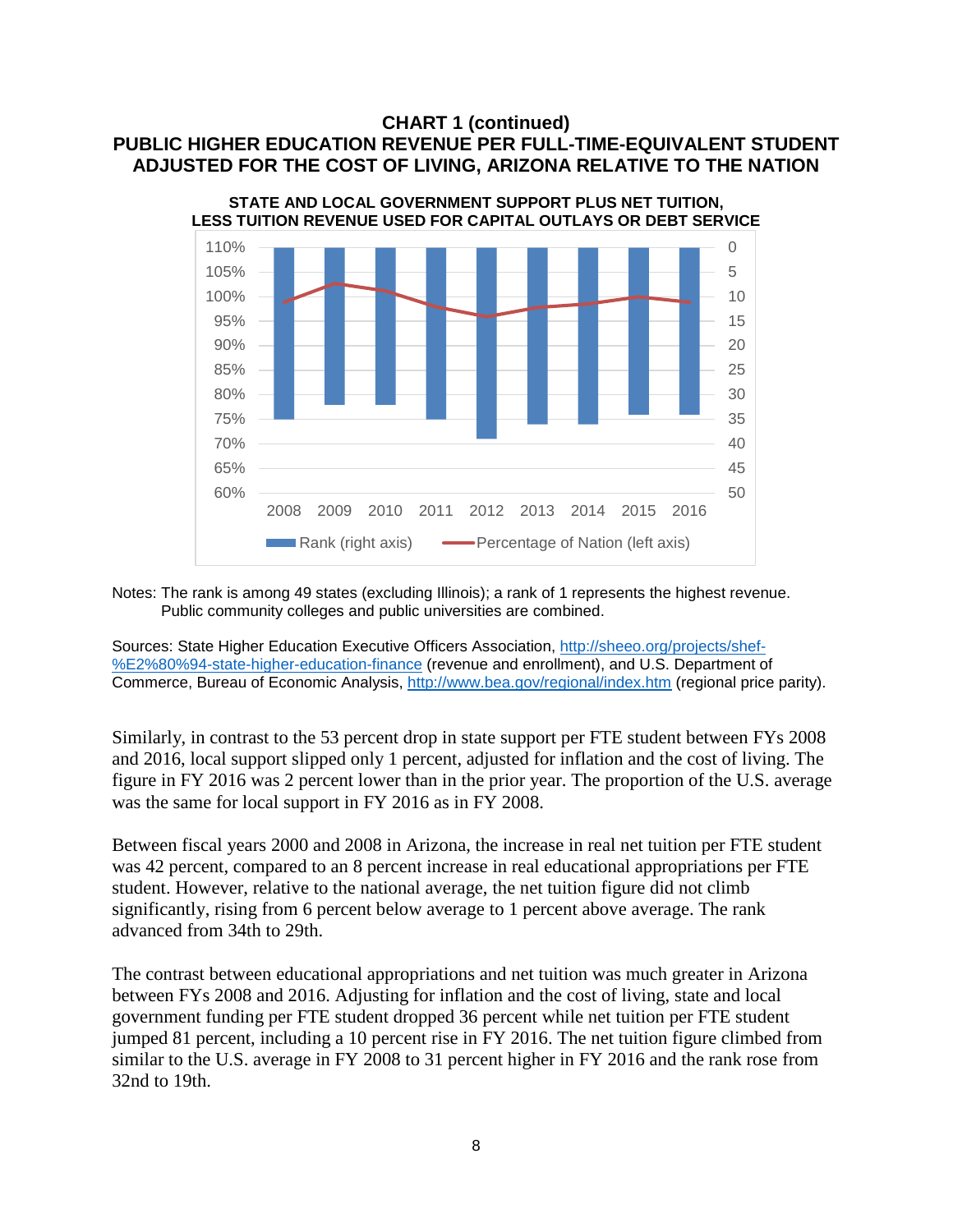Total educational revenue for higher education on an inflation-adjusted per FTE student basis increased 15 percent in Arizona between FYs 2000 and 2008. The figure improved from 6 percent below the national average to nearly average. The rank advanced from 31st to 27th.

The net effect of the decline in appropriations and the increase in net tuition between FYs 2008 and 2016 was a gain of 5 percent in real per FTE student total educational revenue after adjusting for the cost of living. The figure edged up 2 percent in FY 2016. The FY 2016 figure was similar to the FY 2008 figure relative to the U.S. average (1 percent below) and to the rank (34th).

The share of total educational revenue coming from educational appropriations made by state and local governments has declined over time nationally. In FYs 2000 and 2001, the share contributed by state and local funding was 70.3 percent. Other than small upticks in FYs 2007 and 2008, the share decreased through FY 2013, dropping to 52.0 percent. Since then, the share has increased a little, reaching 53.2 percent in FY 2016.

In Arizona, the share of total educational revenue coming from educational appropriations from state and local governments was greater than the national average through FY 2010, with the largest differential occurring in FY 2003. The share was highest in Arizona in FY 2002 at 71.9 percent. Since FY 2008, the decline in share has been considerably greater in Arizona than the nation, with the share falling to 40.1 percent in FY 2016 — 13.1 percentage points lower than the national share. While the share nationally rose 1.2 percentage points between FYs 2013 and 2016, the share in Arizona dropped 7.5 points. Arizona ranked as high as 14th in FYs 2002 and





Source: State Higher Education Executive Officers Association, [http://sheeo.org/projects/shef-](http://sheeo.org/projects/shef-%E2%80%94-state-higher-education-finance) [%E2%80%94-state-higher-education-finance.](http://sheeo.org/projects/shef-%E2%80%94-state-higher-education-finance)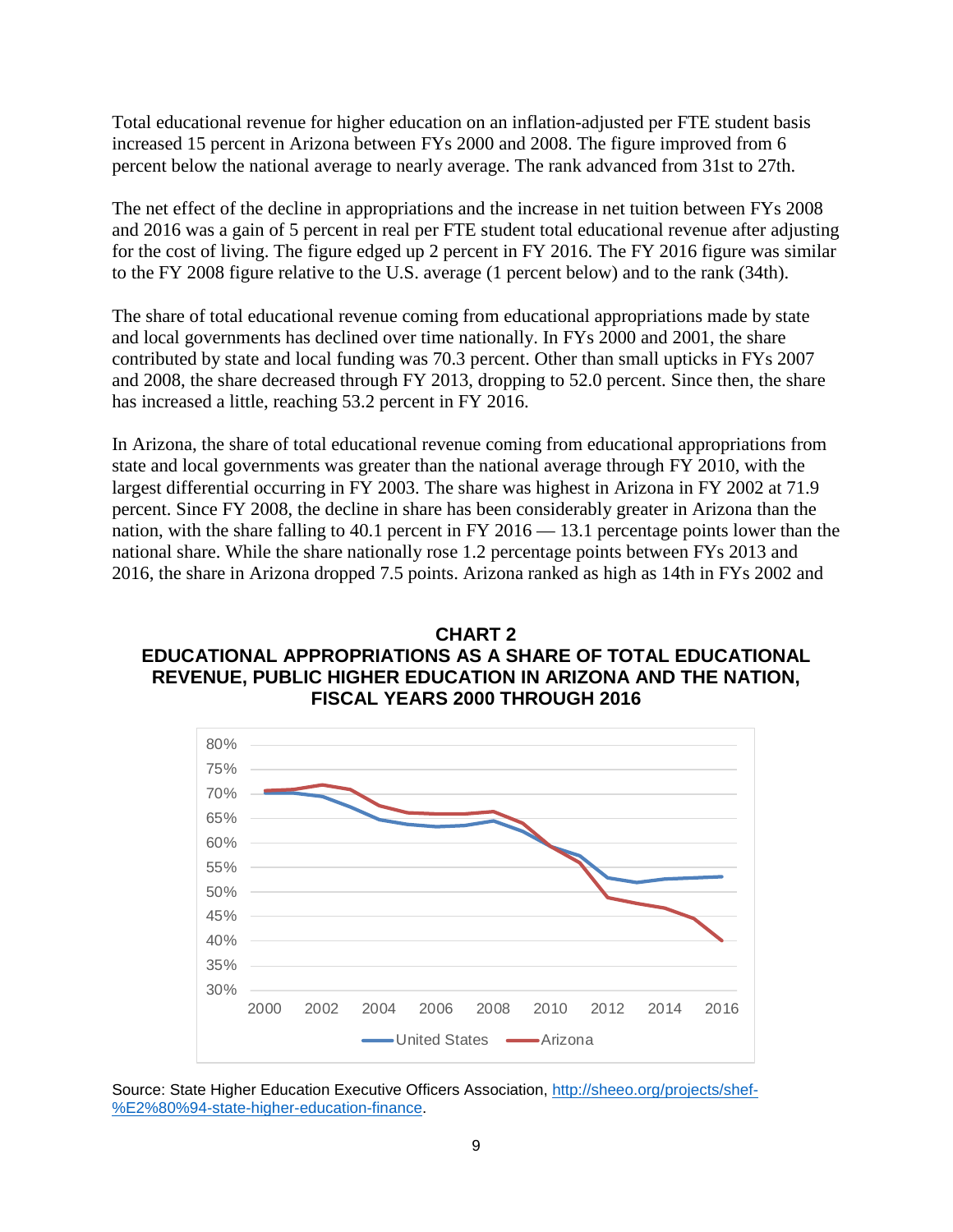2003, but ranked 38th in FY 2016. Arizona was below the middle of the western states throughout the time series, but the rank lowered to ninth in FY 2016.

Thus, students are being asked to pay an increasing share of the cost of higher education, particularly in Arizona and especially relative to other western states. The difference in the share in FY 2016 was marked between Arizona and some of the western states. In California, state and local government funding accounted for 79 percent of total educational revenue; in Idaho, Nevada and New Mexico, the share was between 60 and 70 percent.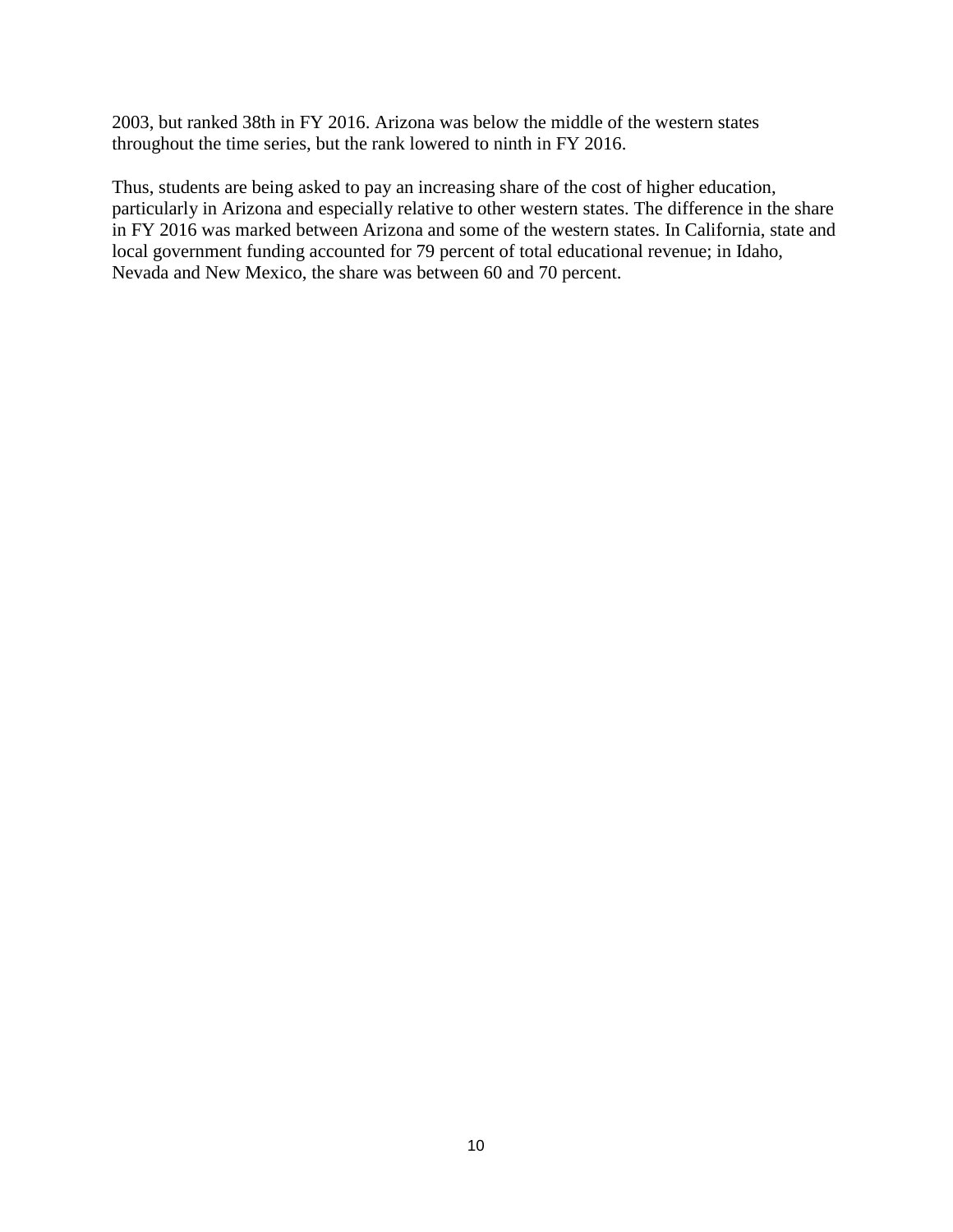# **ELEMENTARY AND SECONDARY EDUCATION**

The U.S. Census Bureau produces its "Public Education Finances" report annually. Revenues and expenditures by state are reported for public-sector elementary and secondary (K-12) education. Private schools, including charter schools operated by nongovernmental organizations, are not included in the report. Data for fiscal year FY 1992 through FY 2015 are available online at [http://www.census.gov/govs/school/.](http://www.census.gov/govs/school/)

The Census Bureau reports revenue and expenditure data for a number of categories:

- Total Revenue: Total from the federal, state, and local governments.
	- Revenue From the Federal Government. Includes direct federal aid and federal funds distributed through the state government. Direct federal aid are project grants for programs such as Head Start and magnet schools. Federal funds distributed through the state are formula grants for programs such as special education and child nutrition.
	- Revenue From State Government. In Arizona in FY 2015, more than 97 percent was from general formula assistance. The remainder included revenue for special programs, such as vocational education.
	- Revenue From Local Governments. In Arizona in FY 2015, nearly 80 percent was from the property tax. The remainder came from charges, such as for school lunches, and miscellaneous other sources.
- Total Expenditures: Includes current operations, capital outlays, and other spending.
	- Expenditures for Current Operations. Includes salaries, employee benefits, purchased professional and technical services, purchased property and other services, and supplies. Current operations are divided into instruction, support services, and noninstructional functions.
		- oExpenditures for Instruction. Current operations spending for salaries, employee benefits, supplies, materials, and contractual services related to instruction.
		- oExpenditures for Support Services. Current operations spending for salaries, employee benefits, supplies, materials, and contractual services related to support services.
			- Expenditures for Pupil Support Services. Current operations spending for attendance record-keeping, social work, student accounting, counseling, student appraisal, record maintenance, and placement services. This category also includes medical, dental, nursing, psychological, and speech services.
			- Expenditures for Instructional Staff Support Services. Current operations spending for supervision of instruction service improvements, curriculum development, instructional staff training, and media, library, audiovisual, television, and computer–assisted instruction.
			- Expenditures for General Administration. Current operations spending for board of education and executive administration (office of the superintendent).
			- Expenditures for School Administration. Current operations spending for the office of principal services.
			- Expenditures for Plant Operations and Maintenance. Current operations spending for building services (heating, electricity, air conditioning, property insurance), care and upkeep of grounds and equipment, nonstudent transportation vehicle operation and maintenance, and security services.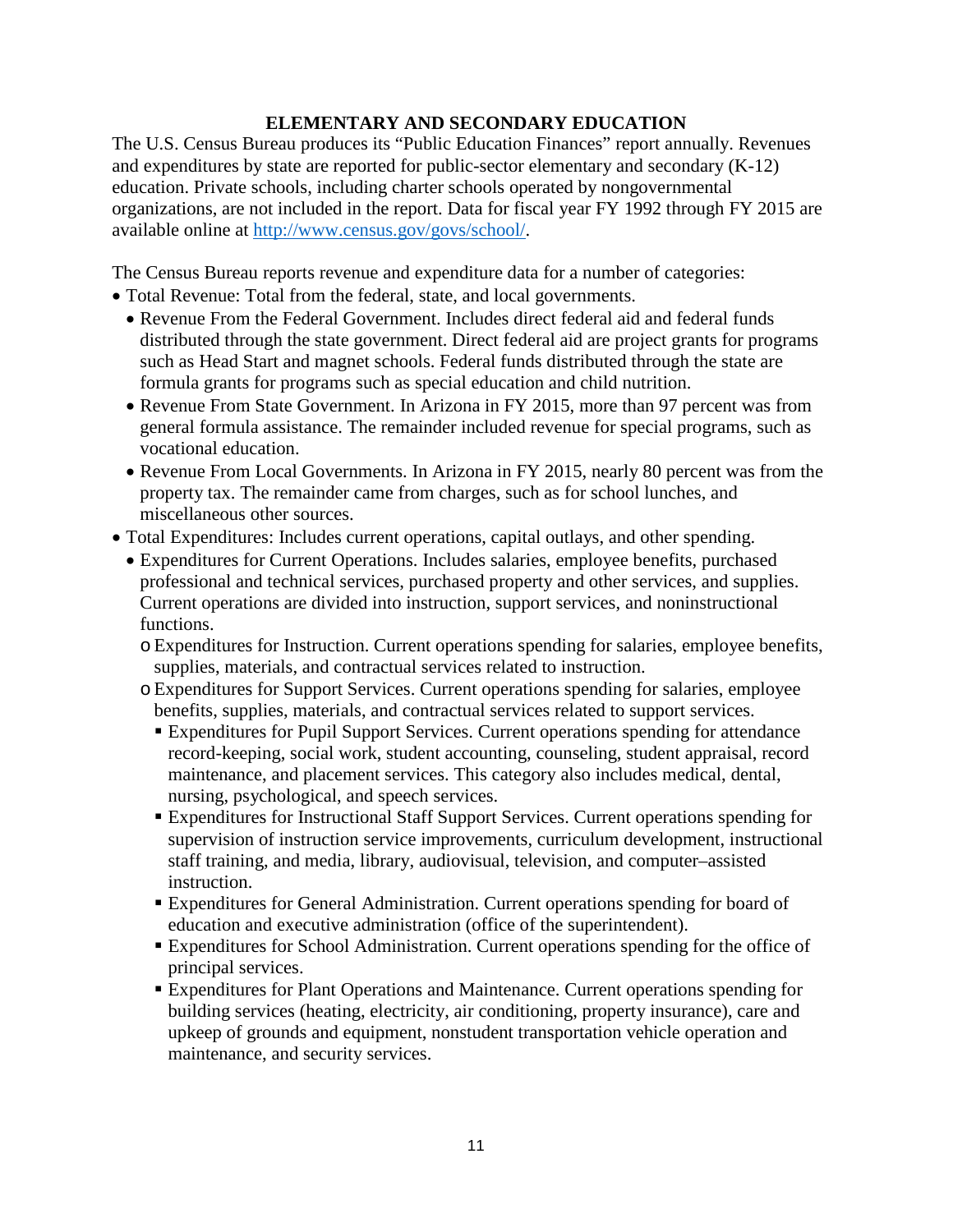- Expenditures for Pupil Transportation. Current operations spending for the transportation of public school students including vehicle operation, monitoring riders, and vehicle servicing and maintenance.
- Expenditures for Other Support Services. Current operations spending for business support services and central support services. Included are payments for fiscal services, purchasing, warehousing, supply distribution, printing, duplicating services, planning, research, development, evaluation services, information services, and data processing.
- oExpenditures for Other Current Operations. Current spending for other than elementarysecondary education instruction and support services activities. Included in this category are food services, enterprise operations, community services, and adult education expenditures.
- Capital Outlays. Includes construction of buildings, roads, and other improvements; purchases of equipment, land, and existing structures; and payments on capital leases. Includes amounts for additions, replacements, and major alterations to fixed works and structures.
- Other Expenditures. Expenditures for other than current operations and capital outlays, primarily consisting of interest payments on debt.

Like the higher education data, the elementary and secondary education finance data must be standardized. The Census Bureau reports a measure of enrollment that is consistent with its categorization of revenues and expenditures.

As with higher education finance, the adjustment for the ability to pay makes a big difference for Arizona. In FY 2015 without adjusting for the cost of living, Arizona' per capita personal income was 18.4 percent below the national average and ranked 42nd among the 50 states and the District of Columbia. Considering the cost of living, Arizona was not quite as far below the nation at 15.2 percent, but its rank was lower at 47th. Arizona's per capita personal income dropped from 13.2 percent below average in FY 1992 on an unadjusted basis and from 12.1 percent below average in FY 2008 on an adjusted basis.

#### **Revenue in Fiscal Year 2015**

Total revenue for public-sector elementary and secondary education in Arizona in fiscal year 2015 totaled \$8.16 billion. This amounted to \$8,634 per student, an amount 34.8 percent below the national average. Only two states — Idaho and Utah — raised less revenue per student for K-12 education. After adjusting for living costs, Arizona still ranked 49th at 32.2 percent below the national average. Even after considering the ability to pay — using cost-of-living-adjusted per student revenue per \$1,000 of per capita personal income — K-12 revenue in Arizona was considerably below average, ranking 44th nationally and sixth among the 10 western states at 17.0 percent below the U.S. average. The data for FY 2015 are summarized in Table 2 for each of the major categories of elementary and secondary education revenue.

Arizona received \$1.09 billion from the federal government in FY 2015 for K-12 education, accounting for 13.4 percent of total revenue. Per student after adjustment for the cost of living, Arizona ranked 21st among the states, and third among the western states, at 9.5 percent above the national average. Arizona was slightly above the national average on formula grants distributed through state government, and was among the top 10 states on direct federal aid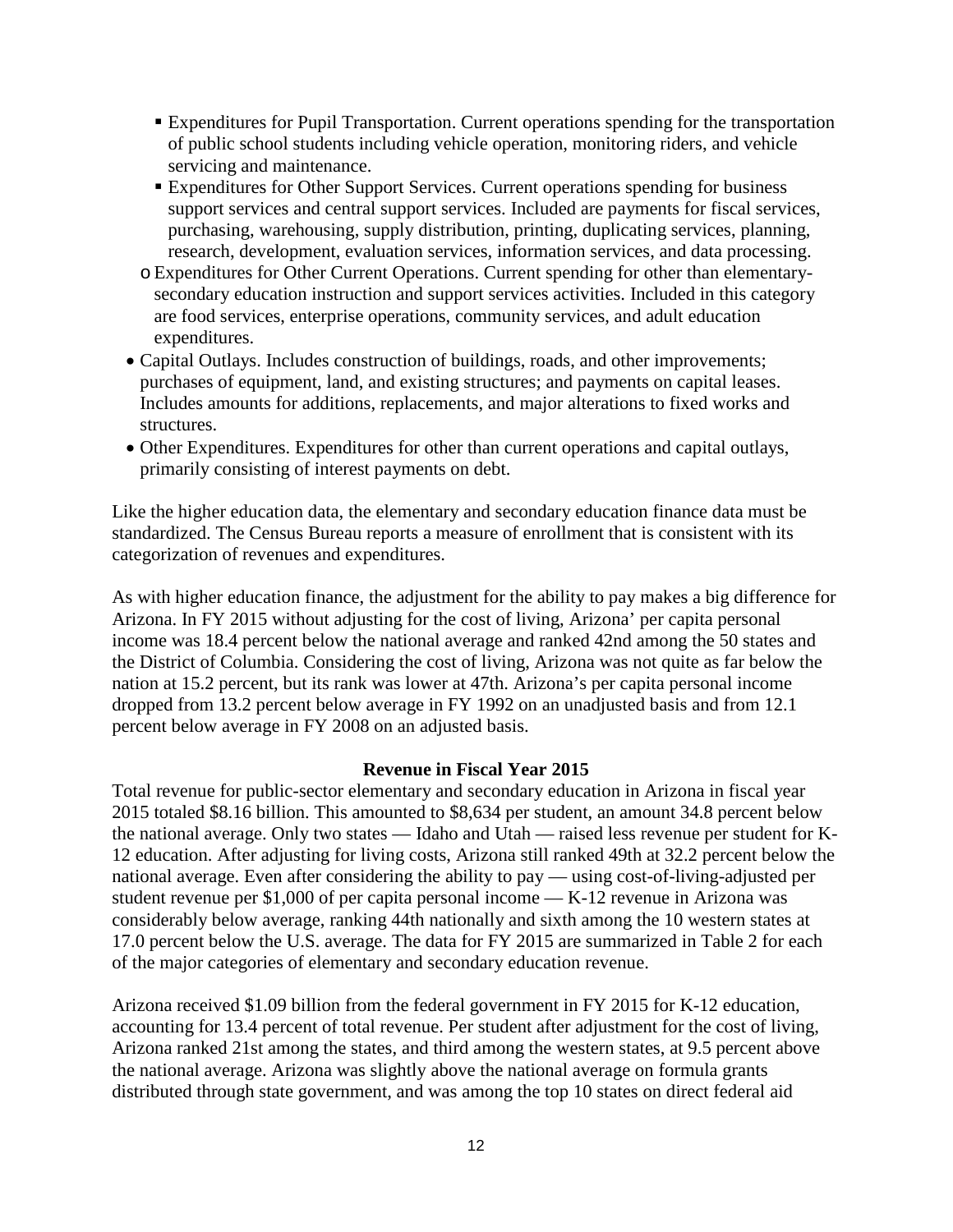# **TABLE 2 PUBLIC ELEMENTARY AND SECONDARY EDUCATION REVENUE PER STUDENT, ARIZONA, FISCAL YEAR 2015**

|                | Percentage             | Rank:               | <b>Rank:</b>       |
|----------------|------------------------|---------------------|--------------------|
| <b>Dollars</b> | of Nation <sup>^</sup> | Nation <sup>^</sup> | West <sup>^^</sup> |
| \$8.634        | 65.2%                  | 49                  | 8                  |
| 8.975          | 67.8                   | 49                  | 8                  |
| 232            | 83.0                   | 44                  | 6                  |
| 1.158          | 105.3                  | 20                  | 4                  |
| 1.203          | 109.5                  | 21                  | 3                  |
| 31             | 134.2                  | 13                  | 2                  |
| 7,477          | 61.5                   | 50                  | 9                  |
| 7.772          | 64.0                   | 49                  | 8                  |
| 201            | 78.4                   | 45                  | 6                  |
| 3.420          | 54.8                   | 49                  | 10                 |
| 3.555          | 57.0                   | 50                  | 10                 |
| 92             | 69.8                   | 48                  | 10                 |
| 4,056          | 68.6                   | 34                  | 5                  |
| 4.217          | 71.4                   | 34                  | 4                  |
| 109            | 87.4                   | 31                  | 4                  |
|                |                        |                     |                    |

\* Also adjusted by cost of living.

^ The nation consists of the 50 states and the District of Columbia. A rank of 1 represents the highest revenue.

^^ The West includes 10 western states: Arizona, California, Colorado, Idaho, Nevada, New Mexico, Oregon, Texas, Utah, and Washington. A rank of 1 represents the highest revenue.

Sources: U.S. Department of Commerce, Census Bureau, [https://www.census.gov/programs](https://www.census.gov/programs-surveys/school-finances.html)[surveys/school-finances.html](https://www.census.gov/programs-surveys/school-finances.html) (revenue and enrollment), and U.S. Department of Commerce, Bureau of Economic Analysis,<http://www.bea.gov/regional/index.htm> (regional price parity and per capita personal income).

(project grants). In particular, federal impact aid revenue was well above the norm. Such monies are used for construction and operations in areas affected by federal activities.

Revenue from state and local governments for K-12 education totaled \$7.07 billion in FY 2015 in Arizona, accounting for 86.6 percent of total revenue. Per student after adjustment for the cost of living, Arizona ranked 49th among the states, with only Idaho and Utah providing less funding, at 36.0 percent below the national figure. Elementary and secondary education funding from state and local governments compared more unfavorably relative to the nation in FY 2015 than did higher education, which was 16 percent below average and ranked 38th. However, higher education experienced a large decrease in FY 2016.

Per student adjusted for per capita personal income and the cost of living, state and local government funding for elementary and secondary education was 21.6 percent below the national figure in Arizona in FY 2015. Considering the ability to pay did not have much effect on Arizona's ranks, with the state ranking 45th nationally and sixth among the western states.

Relative to the national per student average, the shortfall in state and local government revenue for K-12 education was substantial in Arizona in FY 2015. To have matched the national per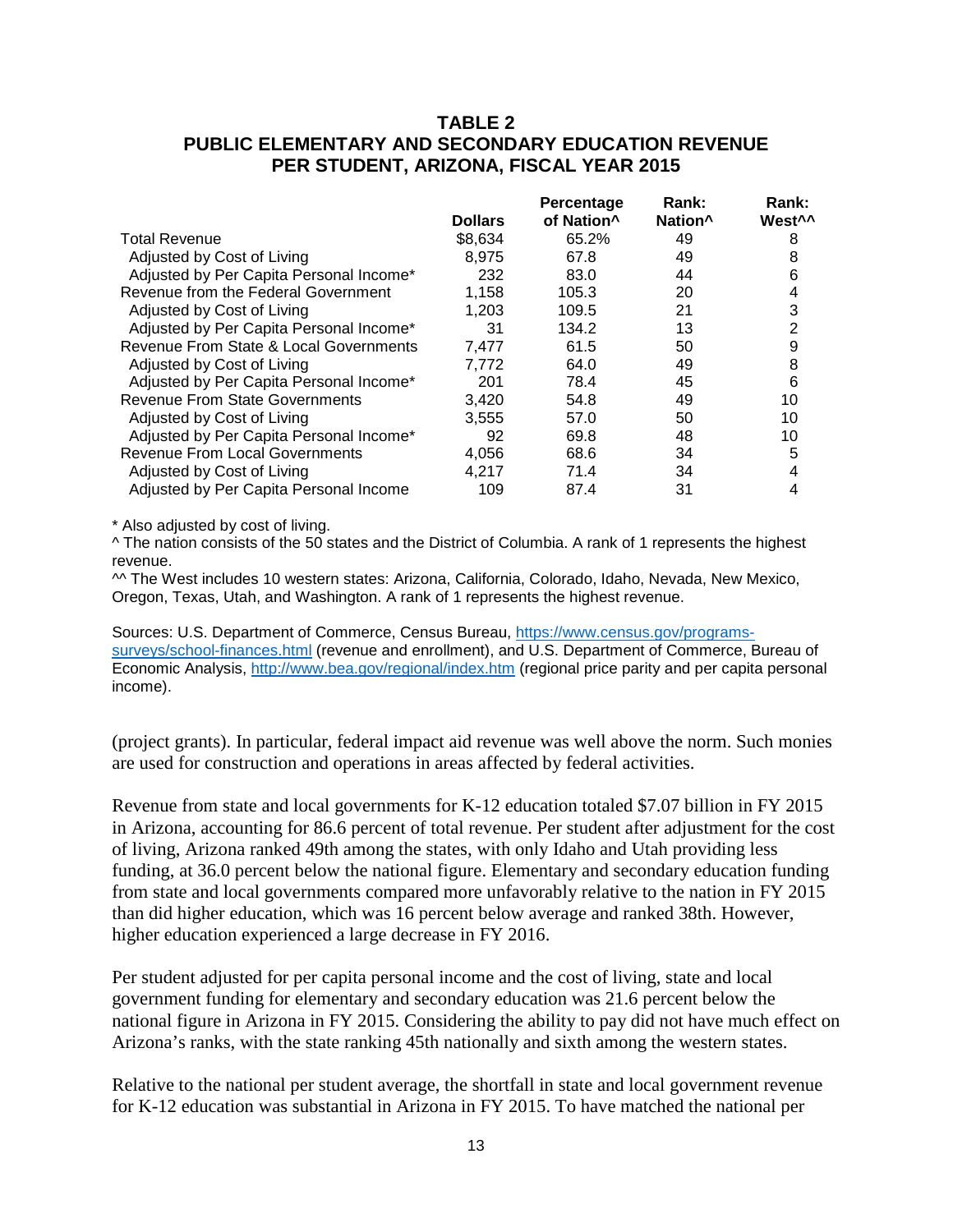student average, spending would have needed to have been \$4.5 billion higher. Considering the cost of living, the shortfall still exceeded \$4 billion. Considering the ability to pay and the cost of living, the shortfall was \$2 billion.

In comparison, Prop 123 that was passed by Arizona voters in May 2016 added about \$300 million to K-12 revenue in the first year. Had revenue in FY 2015 been \$300 million higher, Arizona's per student state and local government K-12 revenue after adjustment for the cost of living still would have ranked 49th and would have been 33 percent below the national average.

Since by design some states rely more heavily on state government to fund K-12 education while other states depend more on local government funding, caution is recommended in comparing Arizona to other states on measures of either state government or local government revenues. State government revenue for K-12 education in Arizona was \$3.23 billion in FY 2015 — 39.6 percent of total funding. Local governments provided \$3.83 billion, 47 percent of the total.

Per student adjusted for living costs, funding from the state government ranked last in Arizona in FY 2015 at 43.0 percent below average. The Census Bureau divides state revenue into seven categories, but nearly 98 percent of the revenue in Arizona came from general formula assistance, compared to 69 percent nationally. Funding from general formula assistance was 20 percent below average in Arizona on a per student basis after adjusting for living costs, ranking 39th. Arizona was last on other types of state revenue at 96 percent below the national average.

Funding from local governments also was considerably below average in FY 2015 in Arizona. Per student adjusted for living costs, the figure was 28.6 percent below average; Arizona ranked 34th nationally and fourth among the western states. The property tax was the largest of eight categories of local government revenue, accounting for 80 percent of the local funding in Arizona and 65 percent nationally. In Arizona, property tax collections per student adjusted for living costs were 13 percent below average in FY 2015, but ranked 24th. Other local funding per student adjusted for living costs was 58 percent below average in Arizona and ranked 38th.

# **Change in Revenue Over Time**

Even in FY 1992, per pupil total K-12 revenue (not adjusted for living costs) was below average in Arizona, ranking 35th at 12.3 percent below average. By FY 2015, the figure was 34.8 percent below average; the rank had fallen to 49th. Declines in K-12 revenue in Arizona relative to the national average occurred over time from each level of government. The reductions in federal funding lasted through FY 2011 with a partial recovery since then. The decreases in state government funding largely have occurred since FY 2008. The changes in rank and in the differential from the national average between FY 1992 and FY 2015 by source of funding follow:

- Federal government: seventh to 20th;  $+26$  percent to  $+5$  percent.
- State government: 39th to 49th; -22 percent to -45 percent.
- Local government: 27th to 34th; -8 to -31 percent.
- State and local government: 35th to 50th; -15 percent to -38 percent.

State government revenue per elementary and secondary student, adjusted for inflation and the cost of living, tumbled 29 percent in Arizona between FYs 2008 and 2015. The state's figure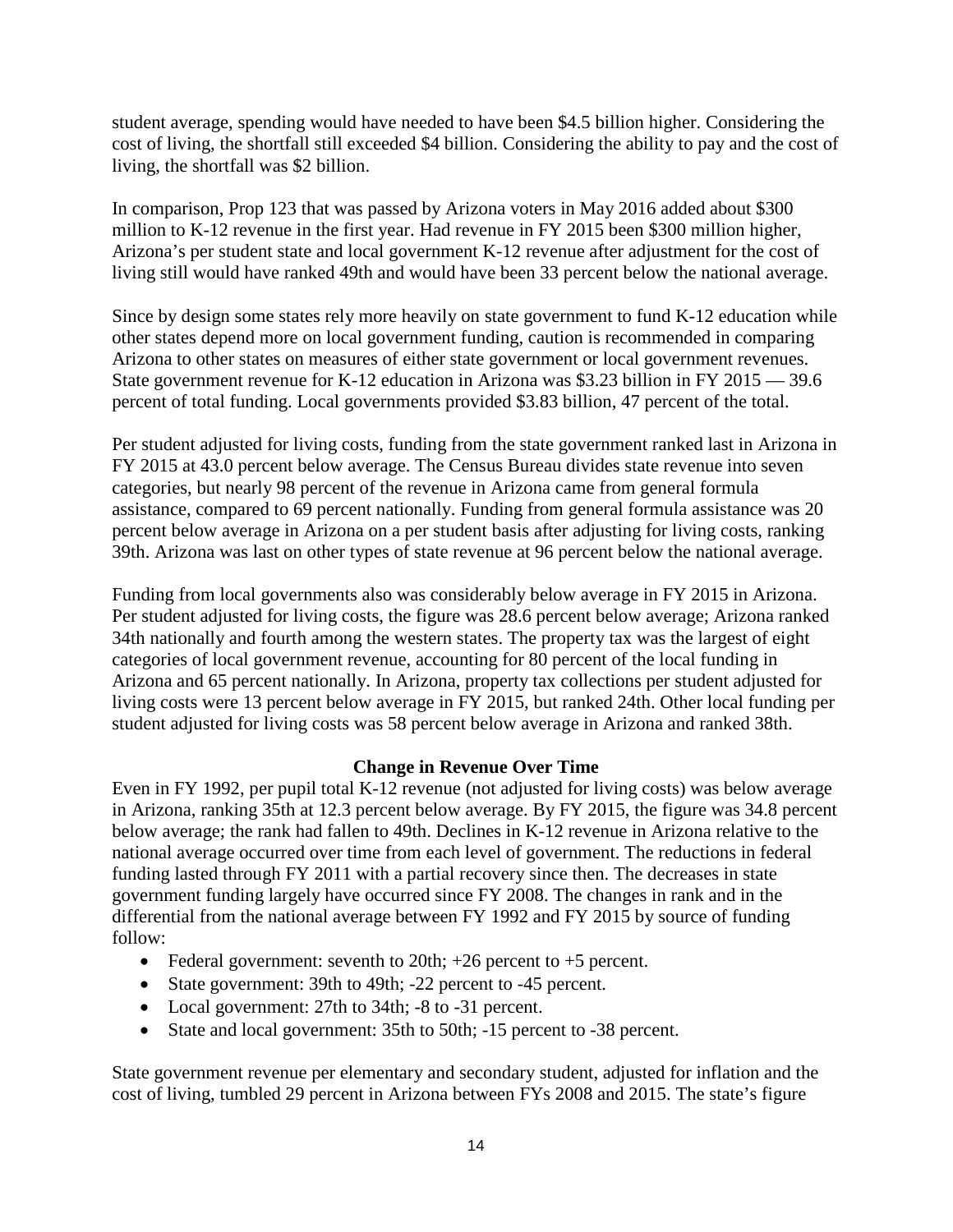shrunk from 23 percent below the national average to 43 percent below average and the state's rank slid from 43rd to 50th. The decline was not as large as for higher education, which experienced a drop of 45 percent per FTE student, with a decrease in the percentage of the national average of 24 percentage points.

Local government revenue per elementary and secondary student, adjusted for inflation and the cost of living, rose less than 1 percent in Arizona between FYs 2008 and 2015. The state's figure held nearly steady at about 28.5 percent below the national average and the state's rank also hardly changed. The slight increase in local government K-12 funding was consistent with local funding of higher education.

Combined state and local government revenue per elementary and secondary student, adjusted for inflation and the cost of living, decreased 15 percent in Arizona between FYs 2008 and 2015. The state's figure dropped from 25 percent below the national average to 36 percent below average and the state's rank dipped from 47th to 49th. The decline was not as large as for higher education, which experienced a fall of 31 percent per FTE student, with an 18 percentage-point decrease relative to the national average.

An increase in federal K-12 funding barely began to offset the reduction in state and local government funding. Federal government revenue per elementary and secondary student, adjusted for inflation and the cost of living, rose 8.5 percent in Arizona between FYs 2008 and 2015. The state's figure climbed from 2.4-to-9.5 percent above the national average and the state's rank also improved, from 25th to 21st.

Total revenue per elementary and secondary student, adjusted for inflation and the cost of living, fell 13 percent in Arizona between FYs 2008 and 2015. The state's figure dropped from 23 percent below the national average to 32 percent lower. Arizona's rank slid from 48th to 49th. In Chart 3, the state's rank and percentage of the national average based on the per student measure adjusted for the cost of living is graphed for FYs 2008 through 2015 for each of the major categories of elementary and secondary education revenue.

# **Expenditures in Fiscal Year 2015**

According to the Census Bureau, total expenditures for K-12 education were greater than total revenues in FY 2015 in some states but lower in others. Nationally, expenditures were 0.5 percent lower than revenues; in Arizona, the differential was 3.3 percent (revenues of \$8.16 billion and expenditures of \$7.89 billion).

Total per student spending was \$8,345 in Arizona in FY 2015, an amount 36.7 percent less than the national average; only Idaho and Utah spent less. The adjustment for the cost of living had no effect on Arizona's ranks; adjusted expenditures were 34.2 percent below average.

While the ability-to-pay adjustment is a conceptually reasonable alternative in analyzing revenue data, it is not appropriate to use for expenditure data since it does not consider need. Moreover, since state and local governments are prohibited from running a deficit, controlling revenue to the ability to pay generally results in spending less than the need in states with a limited ability to pay.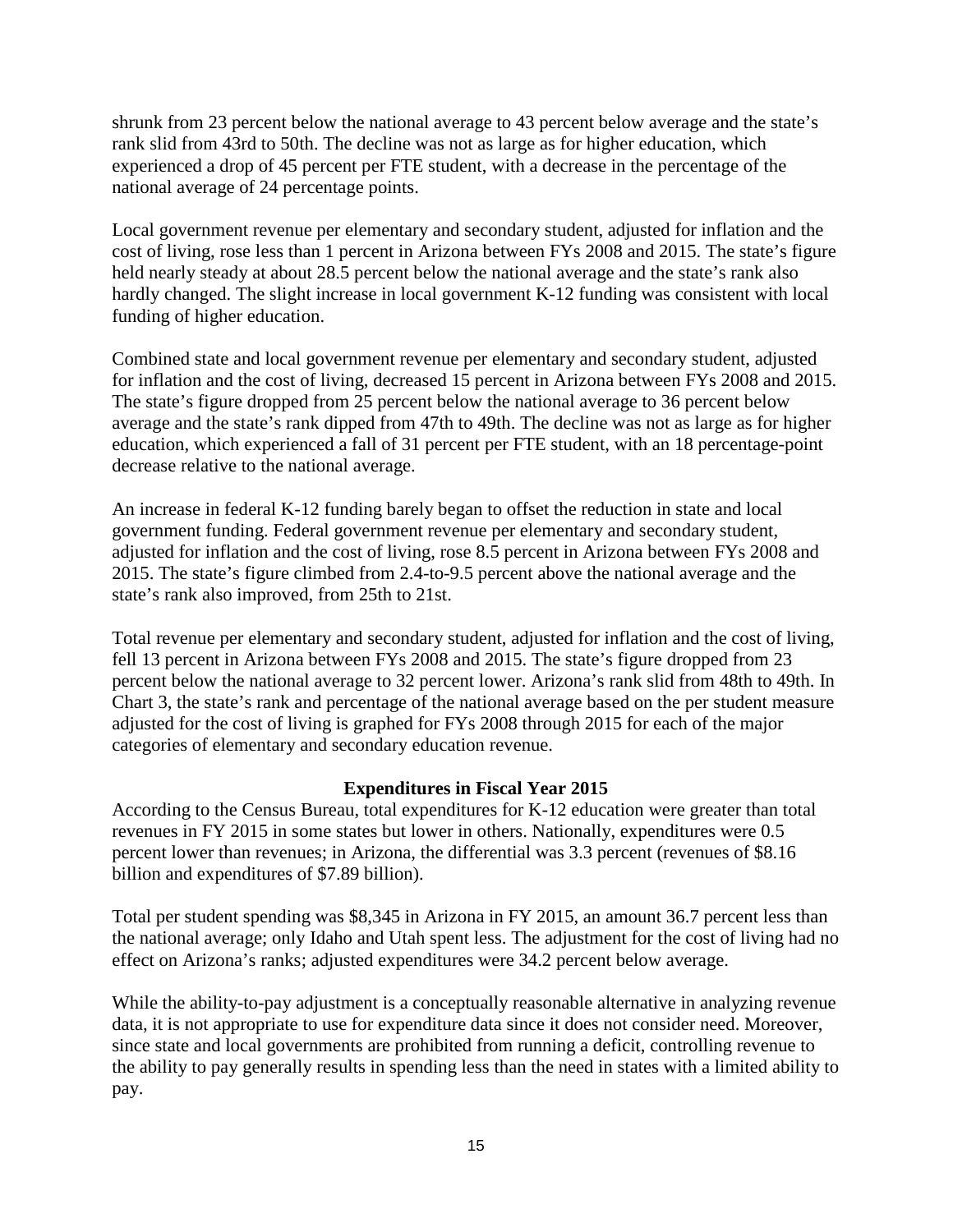**CHART 3**

# **PUBLIC ELEMENTARY AND SECONDARY EDUCATION REVENUE PER STUDENT ADJUSTED FOR THE COST OF LIVING, ARIZONA RELATIVE TO THE NATION, FISCAL YEARS 2008 THROUGH 2015**



**FEDERAL GOVERNMENT REVENUE**



(continued)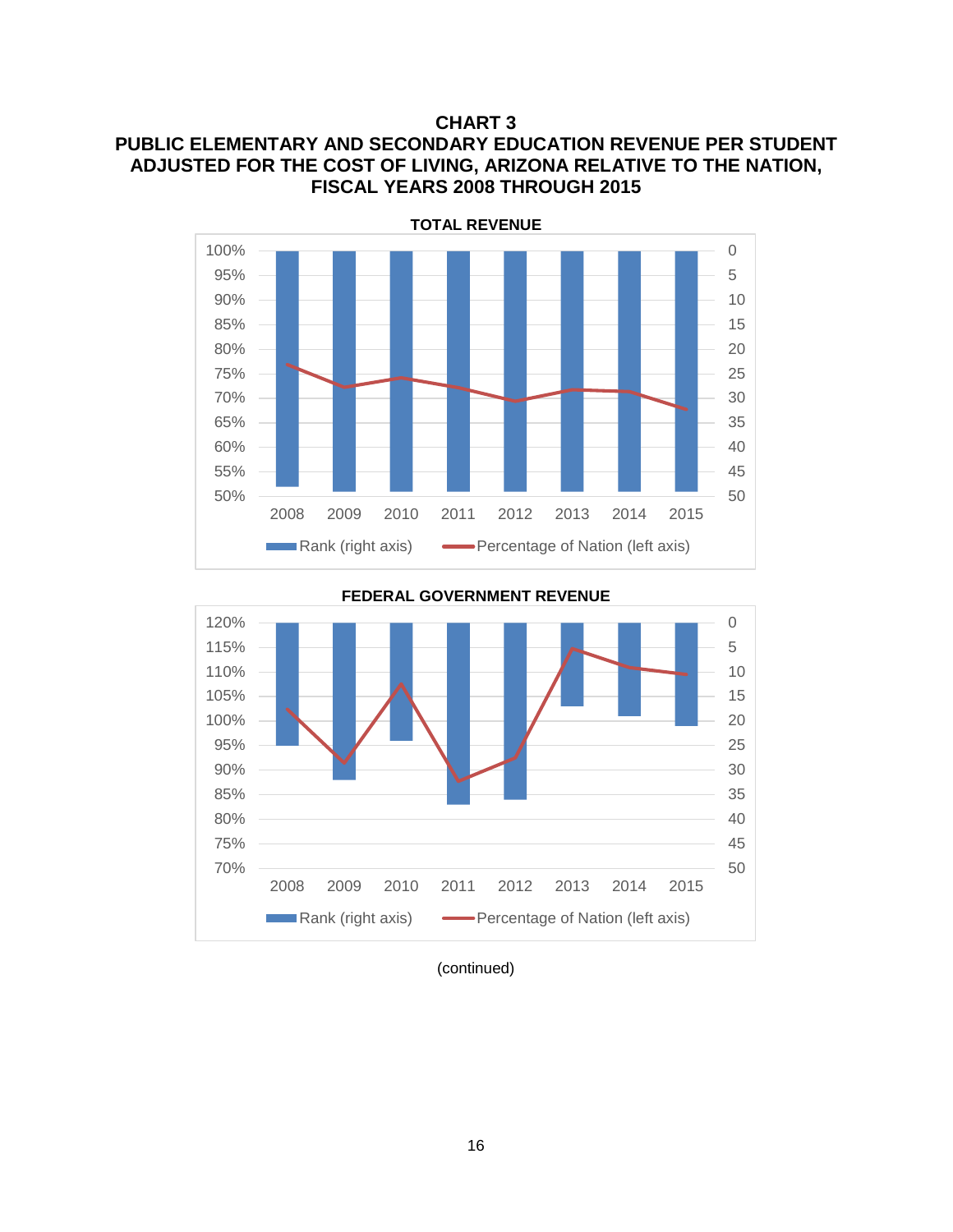# **CHART 3 (continued) PUBLIC ELEMENTARY AND SECONDARY EDUCATION REVENUE PER STUDENT ADJUSTED FOR THE COST OF LIVING, ARIZONA RELATIVE TO THE NATION, FISCAL YEARS 2008 THROUGH 2015**





#### **STATE GOVERNMENT REVENUE**

(continued)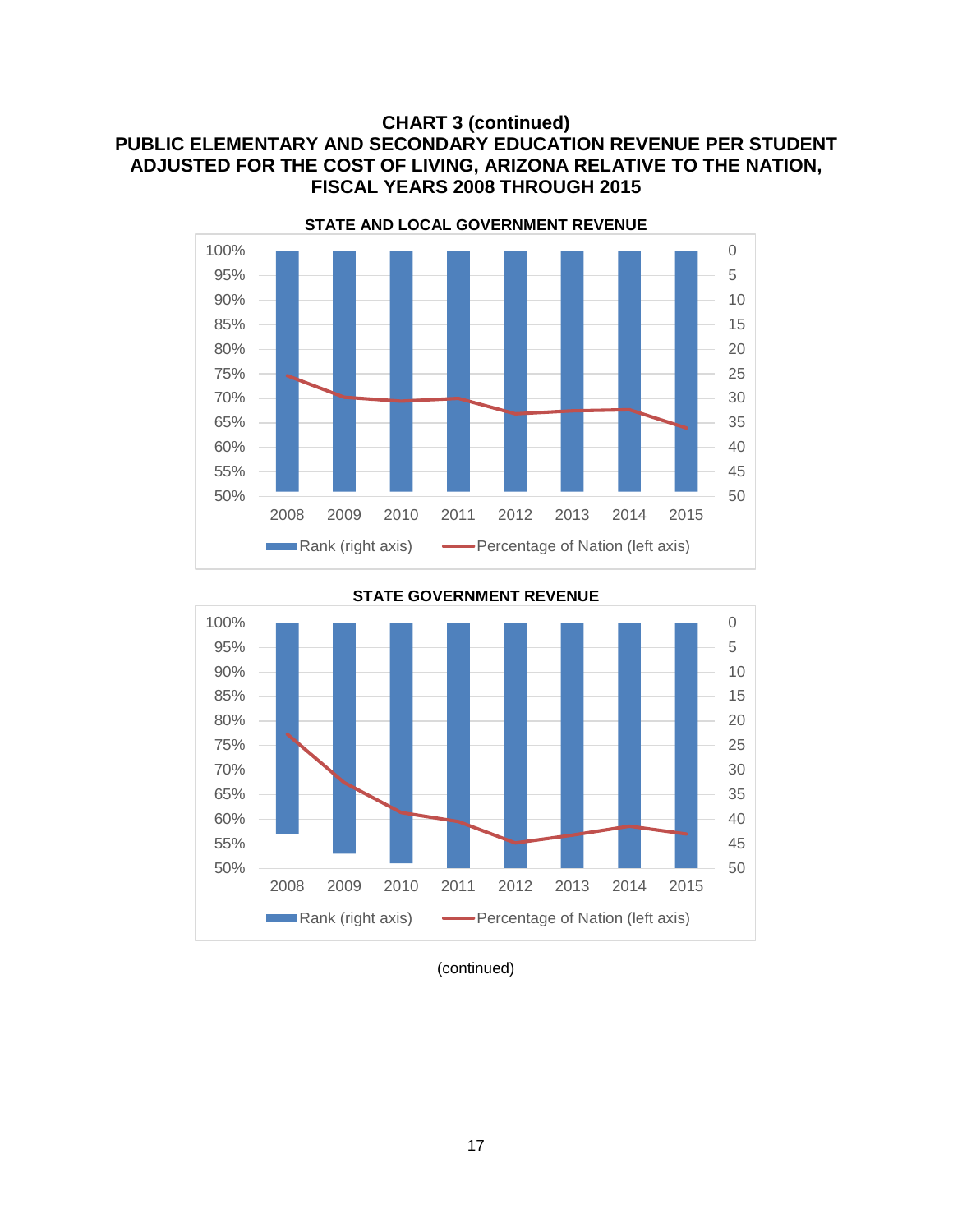# **CHART 3 (continued) PUBLIC ELEMENTARY AND SECONDARY EDUCATION REVENUE PER STUDENT ADJUSTED FOR THE COST OF LIVING, ARIZONA RELATIVE TO THE NATION, FISCAL YEARS 2008 THROUGH 2015**



Sources: U.S. Department of Commerce, Census Bureau, [https://www.census.gov/programs](https://www.census.gov/programs-surveys/school-finances.html)[surveys/school-finances.html](https://www.census.gov/programs-surveys/school-finances.html) (revenue and enrollment), and U.S. Department of Commerce, Bureau of Economic Analysis,<http://www.bea.gov/regional/index.htm> (regional price parity).

For example, a recent study estimated needs by spending category by state, using the concept of representative expenditures. Considering such factors as the child poverty rate, the per capita not per student — expenditure need for K-12 education in Arizona in FY 2012 was estimated to be 11 percent higher than the national average, fifth highest among the states. Actual per capita spending was 33 percent below average, second lowest.<sup>[4](#page-19-0)</sup>

The Census Bureau divides expenditures for K-12 education into three broad categories:

- Current operations is by far the largest category. It includes payments for purchased supplies and services and the payment of salaries to employees.
- Capital outlays include construction of buildings; purchases of equipment, land, and existing structures; and additions, replacements, and major alterations to existing structures.
- Other expenditures largely consist of interest payments on debt.

 $\overline{\phantom{a}}$ 

The data for FY 2015 are summarized in Table 3 for the larger categories of elementary and secondary education expenditures.

<span id="page-19-0"></span><sup>4</sup> Urban Institute, March 2016, "Assessing Fiscal Capacities of States: A Representative Revenue System-Representative Expenditure System Approach, Fiscal Year 2012," [http://www.urban.org/research/publication/assessing-fiscal-capacities-states-representative-revenue](http://www.urban.org/research/publication/assessing-fiscal-capacities-states-representative-revenue-system-representative-expenditure-system-approach-fiscal-year-2012)[system-representative-expenditure-system-approach-fiscal-year-2012.](http://www.urban.org/research/publication/assessing-fiscal-capacities-states-representative-revenue-system-representative-expenditure-system-approach-fiscal-year-2012) Research has found that the cost of educating a child living in poverty is considerably higher than the cost for other children.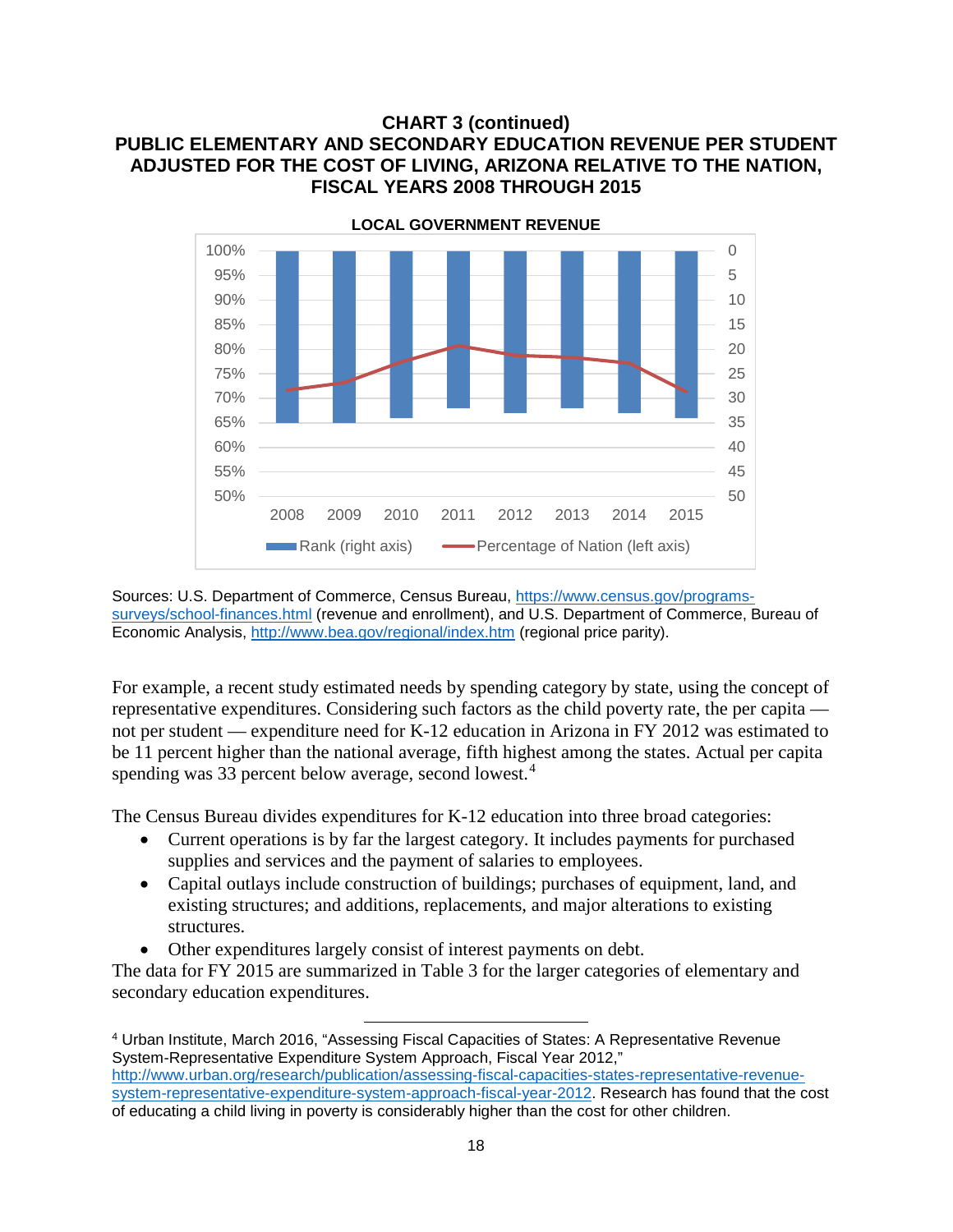# **TABLE 3 PUBLIC ELEMENTARY AND SECONDARY EDUCATION EXPENDITURES PER STUDENT, ARIZONA, FISCAL YEAR 2015**

|                                             |                | Percentage             | Rank:               | Rank:              |
|---------------------------------------------|----------------|------------------------|---------------------|--------------------|
|                                             | <b>Dollars</b> | of Nation <sup>^</sup> | Nation <sup>^</sup> | West <sup>^^</sup> |
| <b>Total Expenditures</b>                   | \$8,345        | 63.3%                  | 49                  | 8                  |
| Adjusted by Cost of Living                  | 8,675          | 65.8                   | 49                  | 8                  |
| <b>Current Operations</b>                   | 7,625          | 65.2                   | 49                  | 8                  |
| Adjusted by Cost of Living                  | 7,926          | 67.7                   | 49                  | 8                  |
| Instruction                                 | 4,070          | 57.4                   | 51                  | 10                 |
| Adjusted by Cost of Living                  | 4,231          | 59.6                   | 51                  | 10                 |
| <b>Total Support Services</b>               | 3,048          | 76.1                   | 44                  | $\overline{7}$     |
| Adjusted by Cost of Living                  | 3,168          | 79.1                   | 46                  | $\overline{7}$     |
| <b>Pupil Support Services</b>               | 593            | 91.0                   | 26                  | 4                  |
| Adjusted by Cost of Living                  | 616            | 94.6                   | 25                  | 4                  |
| <b>Instructional Staff Support Services</b> | 409            | 75.7                   | 39                  | $\overline{7}$     |
| Adjusted by Cost of Living                  | 425            | 78.7                   | 40                  | $\,$ 6 $\,$        |
| <b>General Administration</b>               | 106            | 48.7                   | 45                  | 8                  |
| Adjusted by Cost of Living                  | 110            | 50.7                   | 45                  | 8                  |
| <b>School Administration</b>                | 355            | 56.7                   | 51                  | 10                 |
| Adjusted by Cost of Living                  | 369            | 58.9                   | 51                  | 10                 |
| <b>Plant Operations and Maintenance</b>     | 907            | 85.4                   | 36                  | 4                  |
| Adjusted by Cost of Living                  | 943            | 88.7                   | 37                  | $\overline{c}$     |
| <b>Pupil Transportation</b>                 | 362            | 72.6                   | 42                  |                    |
| Adjusted by Cost of Living                  | 376            | 75.5                   | 42                  | 5<br>5<br>7        |
| <b>Other Support Services</b>               | 317            | 76.9                   | 29                  |                    |
| Adjusted by Cost of Living                  | 329            | 79.9                   | 28                  | 6                  |
| <b>Other Current Operations</b>             | 507            | 84.8                   | 40                  | 4                  |
| Adjusted by Cost of Living                  | 527            | 88.1                   | 38                  | 3                  |
| <b>Capital Outlays</b>                      | 527            | 49.0                   | 46                  | 8                  |
| Adjusted by Cost of Living                  | 547            | 50.9                   | 46                  | 8                  |
| <b>Other Expenditures</b>                   | 194            | 47.8                   | 39                  | 9                  |
| Adjusted by Cost of Living                  | 201            | 49.7                   | 38                  | 9                  |
|                                             |                |                        |                     |                    |

^ The nation consists of the 50 states and the District of Columbia. A rank of 1 represents the highest revenue.

^^ The West includes 10 western states: Arizona, California, Colorado, Idaho, Nevada, New Mexico, Oregon, Texas, Utah, and Washington. A rank of 1 represents the highest revenue.

Sources: U.S. Department of Commerce, Census Bureau, [https://www.census.gov/programs](https://www.census.gov/programs-surveys/school-finances.html)[surveys/school-finances.html](https://www.census.gov/programs-surveys/school-finances.html) (expenditures and enrollment), and U.S. Department of Commerce, Bureau of Economic Analysis,<http://www.bea.gov/regional/index.htm> (regional price parity).

Current operations spending typically is the focus of comparisons over time and across states of education spending rather than total expenditures. The amount of capital outlays is in part determined by the growth rate in the number of students. The construction of a new school to accommodate growth does not benefit existing students. Similarly, interest payments do not directly benefit students.

Current operations spending of \$7.21 billion accounted for 91 percent of total K-12 education expenditures in Arizona in FY 2015. After adjusting for living costs, \$7,926 per student was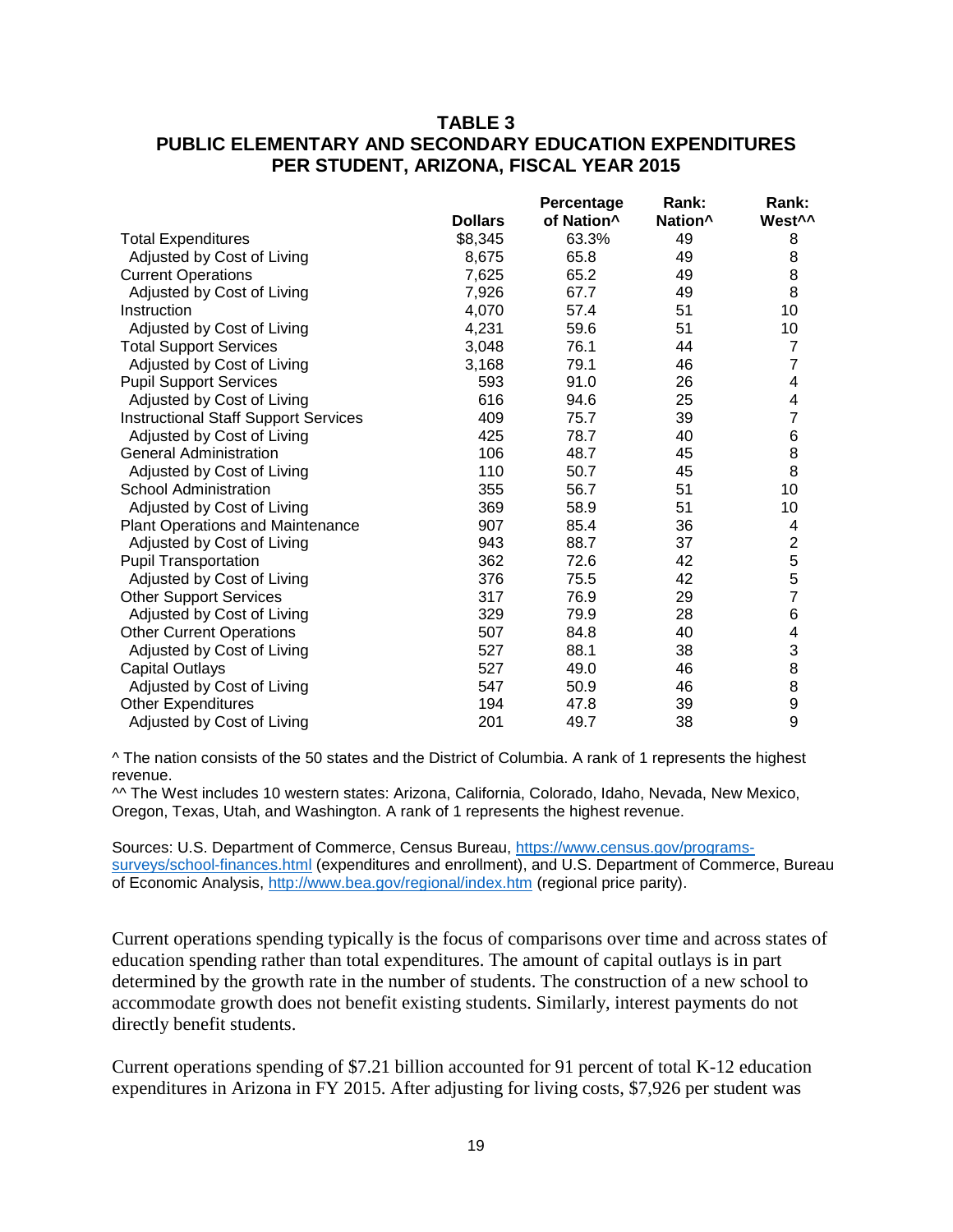expended on current operations, 32.3 percent less than the U.S. average. Only Idaho and Utah spent less.

Current operations are divided into three categories by the Census Bureau: instruction, support services, and other expenses. Spending on instruction totaled \$3.85 billion in Arizona in FY 2015. Per pupil instructional spending was \$4,231 after adjusting for living costs, 40.4 percent below average and the lowest in the country. Nearly \$2.9 billion was spent on support services. This amounted to \$3,168 per student after adjusting for living costs, 20.9 percent less than the U.S. average. Arizona ranked 46th nationally and seventh in the West. Other current operations expenses (such as food services and adult education) totaled \$479 million, or \$527 per student after adjusting for living costs — 11.9 percent below average, ranking 38th nationally and third in the West.

The support services category is in turn divided into seven subcategories. The largest of these is plant operations and maintenance, which includes such functions as the heating/cooling of school buildings. Expenditures in FY 2015 totaled \$857 million in Arizona. After adjusting for living costs, this amounted to \$943 per student, 11.3 percent below the national average and 37th in the country (though second in the West).

Expenditures for pupil support — such as counseling, medical services, and student record keeping — totaled \$560 million in Arizona in FY 2015. The per student figure of \$616 after adjustment for the cost of living was 5.4 percent less than the national average, ranking 25th nationally and fourth among the western states. Instructional staff support spending — for items such as training, curriculum development, and alternative types of instruction — totaled \$386 million. The adjusted per student figure of \$425 was 21.3 percent below average and ranked 40th nationally and sixth in the West.

There are two categories of administration. Expenditures for school administration were \$335 million in Arizona in FY 2015, while spending for general administration (such as at the school district level) was \$100 million. Arizona's administrative costs per student after adjusting for the cost of living were \$369 for school administration and \$110 for general administration. Each figure was very low compared to other states. The school administration subcategory was 41.1 percent below average, the lowest in the country. In the general administration category, Arizona ranked 45th nationally and eighth in the West at 49.3 percent below average.

Pupil transportation expenses in Arizona in FY 2015 were \$342 million. Adjusted for the cost of living, this amounted to \$376 per pupil: 24.5 percent below the national average, ranked 42nd nationally and fifth in the West. In the other support services subcategory, spending totaled \$299 million, or \$329 per student adjusted for the cost of living: 20.1 percent below average, ranking 28th nationally and sixth among the western states.

Though per pupil spending in Arizona in FY 2015 was considerably less than the national norm for support services and for current operations other than instruction and support services, these categories still made up a disproportionate share of all current operations expenditures. Spending in the instruction category accounted for 53.4 percent of total current operations spending in Arizona in FY 2015, the lowest share in the nation. One possible explanation for the low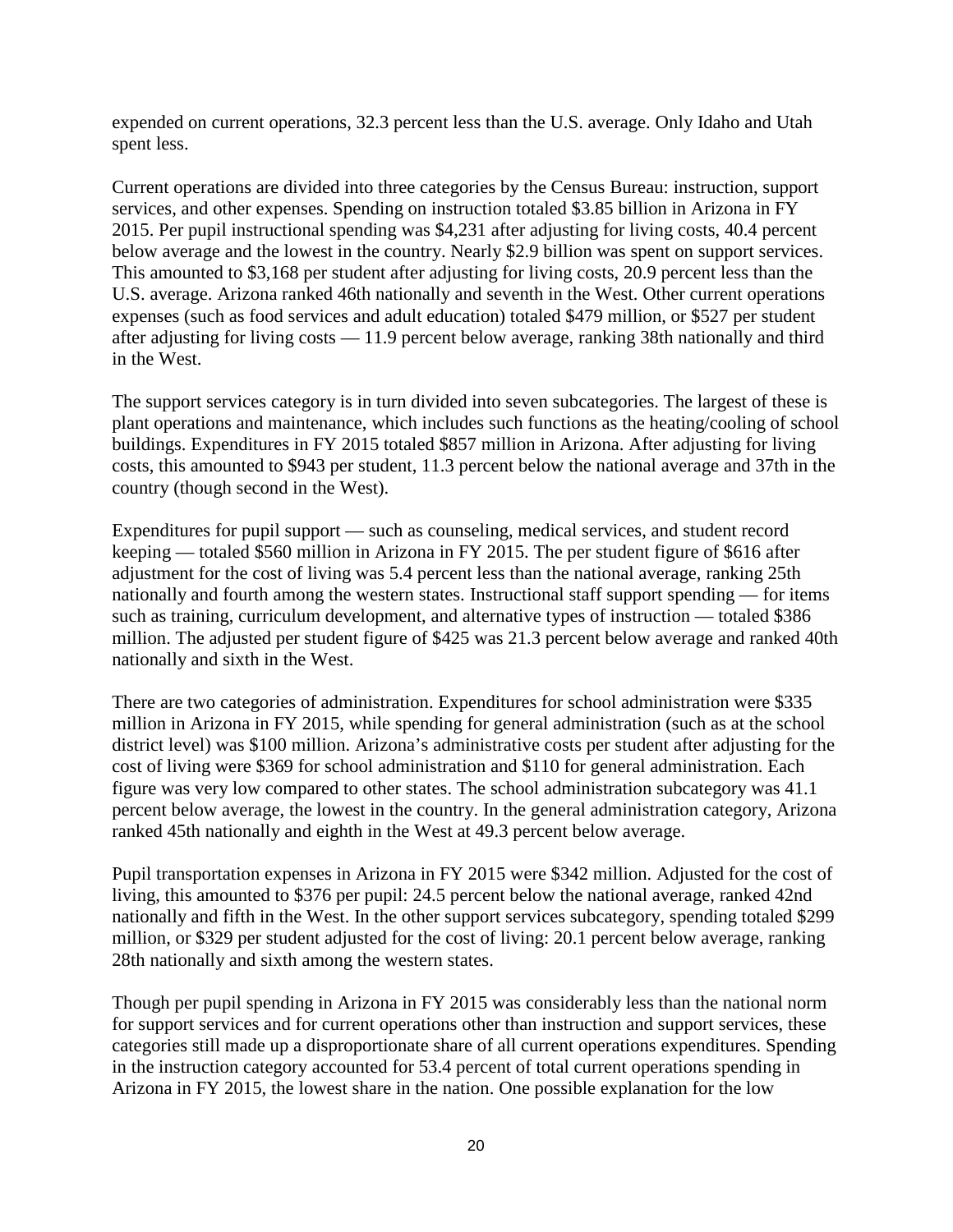instructional share is that fixed costs for other types of current operations become a disproportionate issue when overall funding is so far below average. Such fixed costs are more of a limit in some of the support services than in instruction. For example, if pupil transportation is provided, buses must be maintained and fueled, drivers must be hired, and a bus cannot transport more students than it was designed for. Thus, substantial reductions in overall funding may of necessity disproportionately reduce expenditures in the instructional category.

Capital outlays in Arizona in FY 2015 for K-12 education totaled \$498 million, 6.3 percent of total expenditures. Per student adjusted for living costs, capital outlays amounted to \$547 — 49.1 percent less than the national average, ranking 46th nationally and eighth among the western states.

Other educational expenditures — largely interest payments — totaled \$183 million in Arizona in FY 2015, 2.3 percent of all expenditures. This amounted to \$201 per student after adjusting for living costs — 50.3 percent less than the national average, ranking 38th nationally and ninth among the western states.

### **Change in Expenditures Over Time**

The examination of the change in expenditures over time uses data not adjusted for the cost of living for the long time period of FYs 1992 through 2015. Data for FYs 2008 through 2015 also are adjusted for the cost of living.

Total per student expenditures not adjusted for the cost of living for K-12 education fell substantially in Arizona relative to the national average between FYs 1992 and 2015. In FY 1992, the figure was 9 percent below average and ranked 33rd. In FY 2015, the figure was 37 percent below average and ranked 49th. Substantial declines occurred both prior to and since FY 2008. Between FYs 2008 and 2015, after adjusting for the cost of living, Arizona decreased from 21 percent below average to 34 percent below average.

The reduction in Arizona's per student spending relative to the nation between FYs 1992 and 2015 was much greater for capital outlays and other expenditures than for current operations. Historically, capital outlays in Arizona were substantially above the national average, due in large part to the state's rapid population growth requiring the construction of new schools. In FY 1992, capital outlays per student ranked third at 89 percent above the national average. By FY 2015, the figure had fallen to 51 percent below the national average, ranked 46th. The large decrease occurred both before and after FY 2008. A similarly large decline occurred in the other expenditure category, which largely consists of interest payments tied to construction projects.

The contraction in current operations spending was not as great, but Arizona already was considerably below average in FY 1992: 21.5 percent below average, ranked 42nd. In FY 2015, the state ranked 49th at 35 percent below average. The slide occurred primarily during the 1990s and again after FY 2009. Adjusted for the cost of living, the state went from 27 percent below average in FY 2008 to 32 percent below average in FY 2015. Arizona's rank among the states and its percentage difference from the national average based on cost-of-living-adjusted data are shown in Chart 4 for the major categories of K-12 expenditures for the FY 2008-through-2015 period.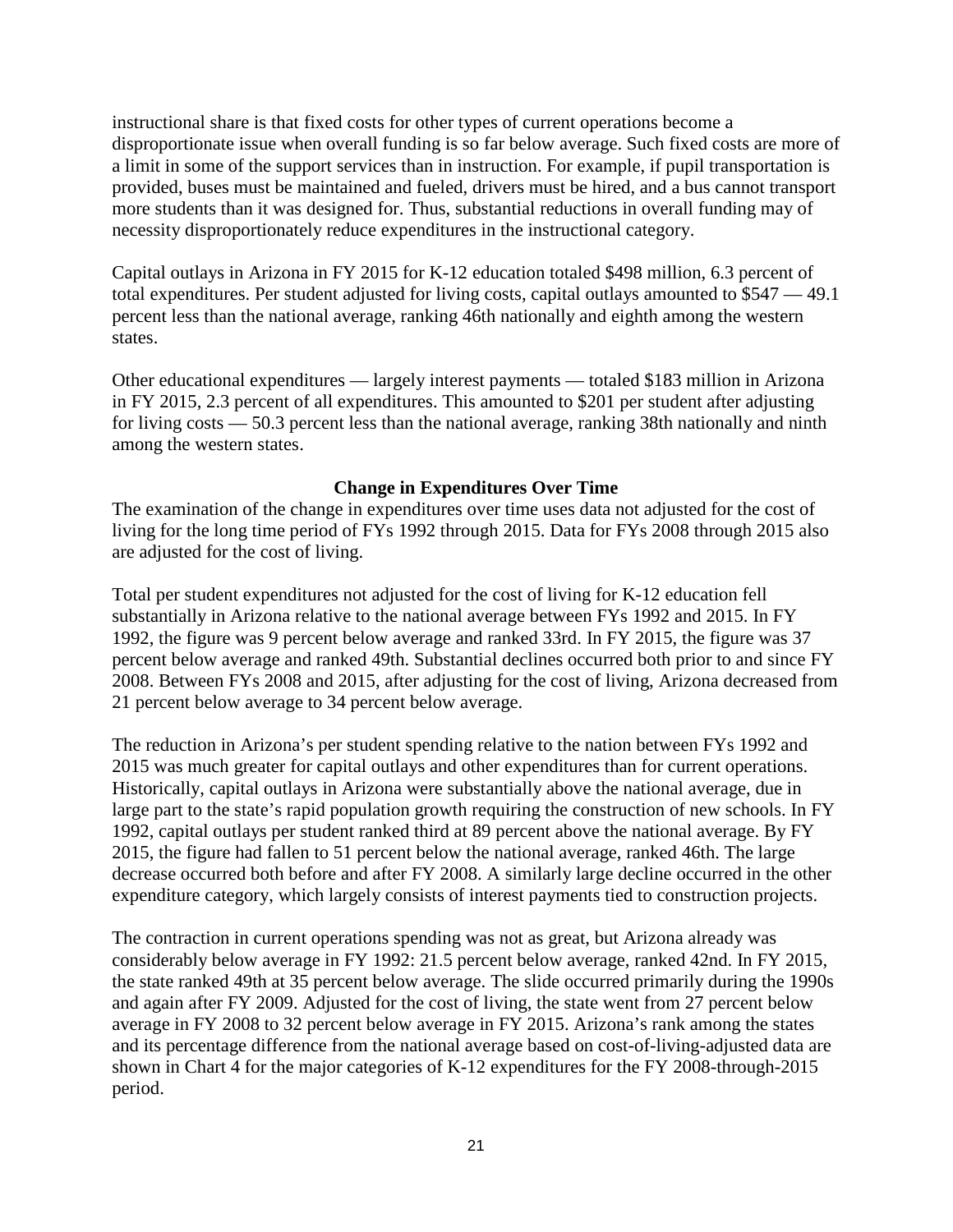**CHART 4**

# **PUBLIC ELEMENTARY AND SECONDARY EDUCATION EXPENDITURES PER STUDENT ADJUSTED FOR THE COST OF LIVING, ARIZONA RELATIVE TO THE NATION, FISCAL YEARS 2008 THROUGH 2015**





**CURRENT OPERATIONS TOTAL**

(continued)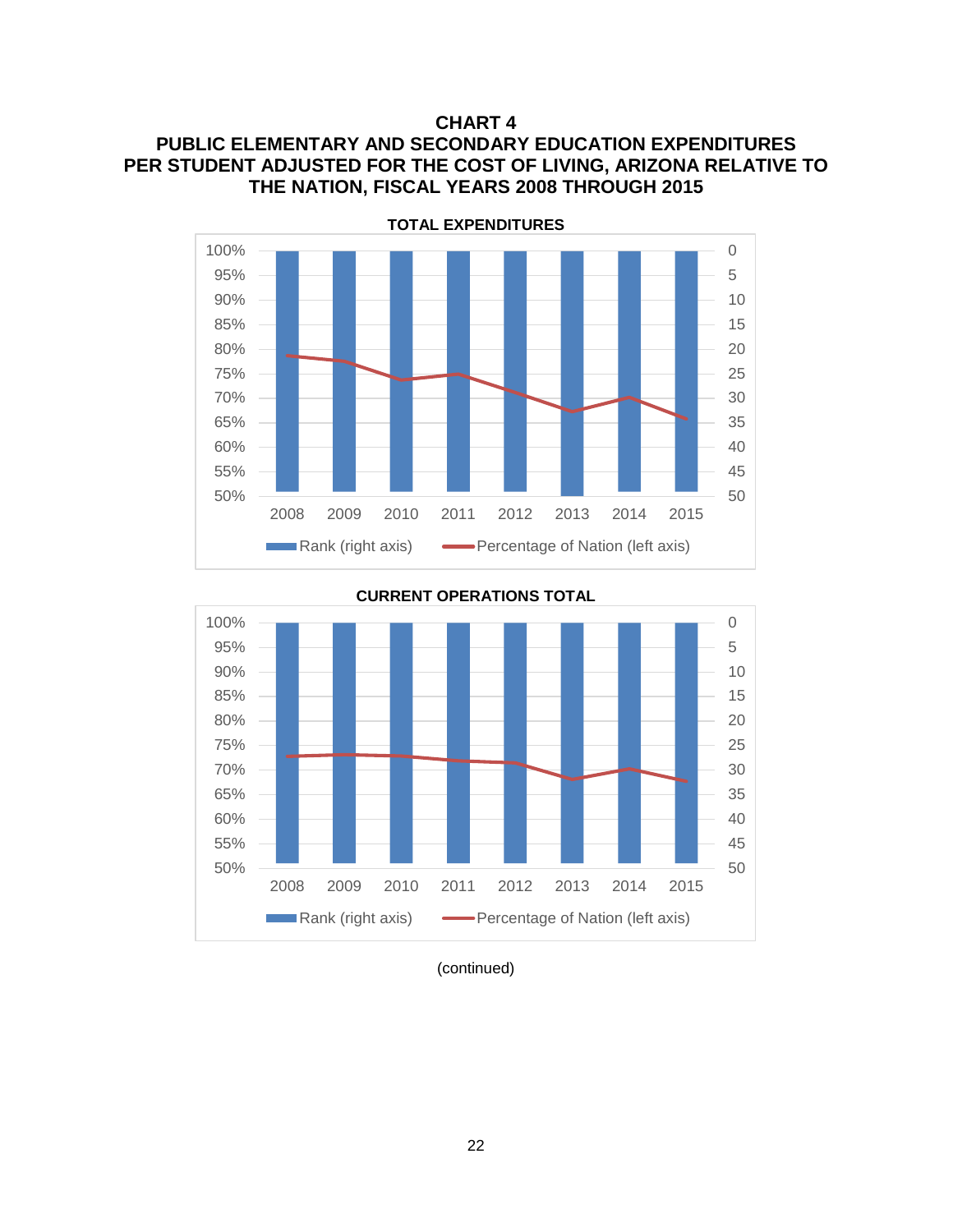# **CHART 4 (continued) PUBLIC ELEMENTARY AND SECONDARY EDUCATION EXPENDITURES PER STUDENT ADJUSTED FOR THE COST OF LIVING, ARIZONA RELATIVE TO THE NATION, FISCAL YEARS 2008 THROUGH 2015**



#### **OTHER EXPENDITURES**



Sources: U.S. Department of Commerce, Census Bureau, [https://www.census.gov/programs](https://www.census.gov/programs-surveys/school-finances.html)[surveys/school-finances.html](https://www.census.gov/programs-surveys/school-finances.html) (expenditures and enrollment), and U.S. Department of Commerce, Bureau of Economic Analysis,<http://www.bea.gov/regional/index.htm> (regional price parity).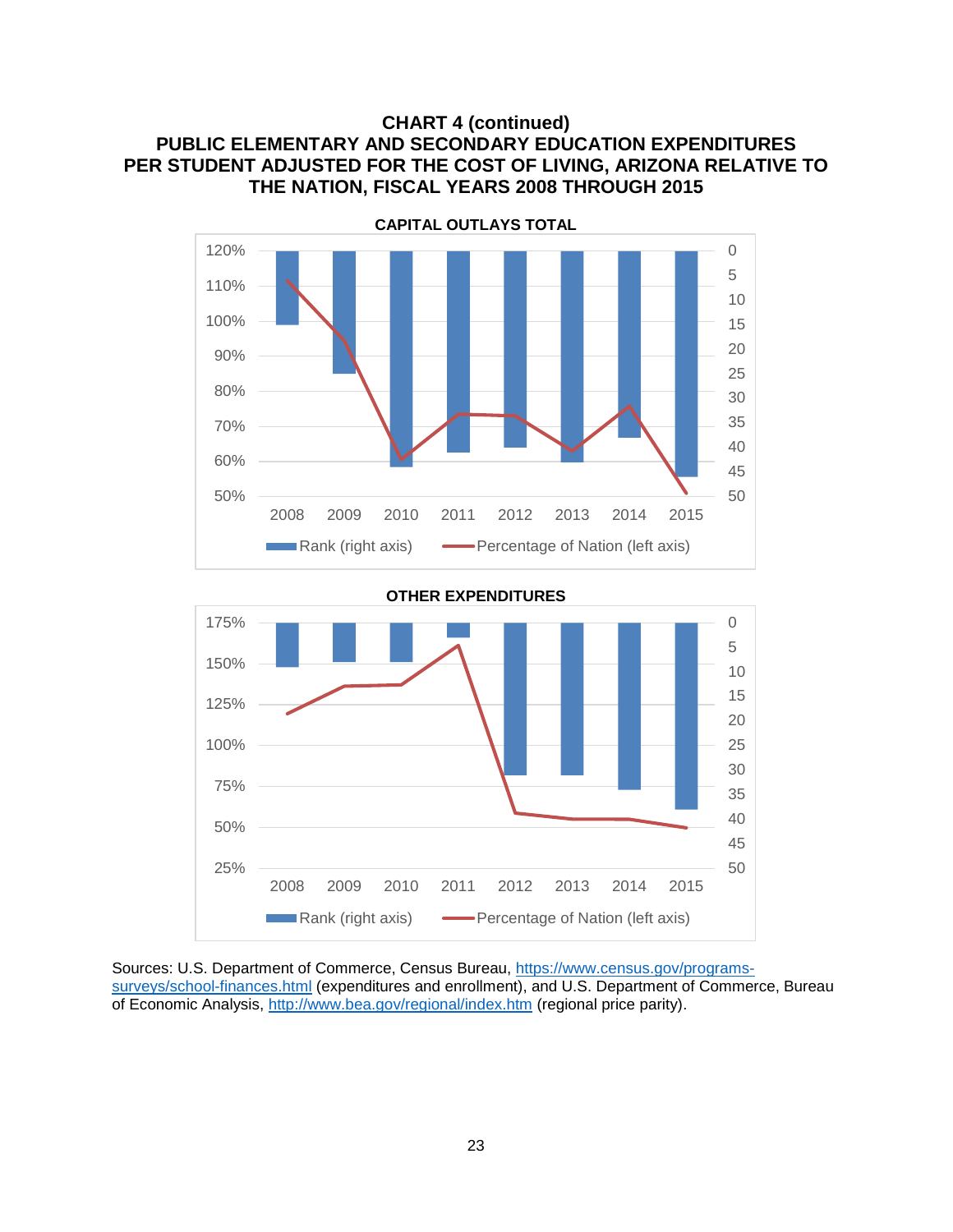The decline relative to the national average in noncapital expenditures per student that has occurred since the early 1990s is a continuation of a downtrend that began in the late 1960s. Per pupil K-12 noncapital expenditures had been at least 10 percent higher than the national average in Arizona in nearly every year from 1930 through 1967.<sup>[5](#page-25-0)</sup>

In Chart 5, the same information as in Chart 4 is presented for the three major categories of current operations spending. Relative decreases occurred between FYs 1992 and 2015 in the current operations categories of instruction and support services.

Per student, instructional expenditures dropped from 24 percent less than the national average and a rank of 44th in FY 1992 to 43 percent below average and a rank of 51st in FY 2015. Much of this reduction occurred prior to FY 2008. Adjusted for living costs, per student instructional expenditures declined from 32 percent below average and a rank of 50th in FY 2008 to 40 percent below average and a rank of 51st in FY 2015.

Expenditures per student for support services lowered from 17 percent below the U.S. average in FY 1992 to 24 percent below average in FY 2015, with the rank falling from 34th to 44th. Little change relative to the nation occurred between FY 2008 and FY 2015.

In the other current operations category, per student spending in Arizona as a percentage of the national average is erratic from year to year. The state's deficit to the national average has on average narrowed over time.

Arizona's ranks and percentages of the national average in the seven subcategories of support services are displayed in Chart 6. Spending in several of these categories relative to the national average have gone up and down over time, making the determination of the trend more difficult.

However, the trend is obvious in the two subcategories of administrative costs. Per student spending on general administration in Arizona fell from 20 percent above average and a rank of 15th in FY 1992 to 51 percent below average and a rank of 45th in FY 2015. Most of the decline occurred prior to FY 2008. In the school administration subcategory, Arizona was 20 percent below average with a rank of 39th in FY 1992. In FY 2015, per student spending was the lowest in the nation at 43 percent below the national average. Decreases have occurred since FY 2008.

Lesser reductions occurred in the plant operations and maintenance and miscellaneous support services subcategories. Decreases in per pupil spending relative to the U.S. average occurred both before and after FY 2008.

In the other support services subcategories, the per student spending deficit from the national average was not as large in FY 2015 as in FY 1992. However, a slight dip on a cost-of-livingadjusted basis occurred between FYs 2008 and 2015 in the pupil transportation and pupil support subcategories.

l

<span id="page-25-0"></span><sup>5</sup> See page 35 of the Office of the University Economist report "Arizona Constitution: Specified Duties of State Government," November 2010, available from [https://economist.asu.edu/public-finance.](https://economist.asu.edu/public-finance)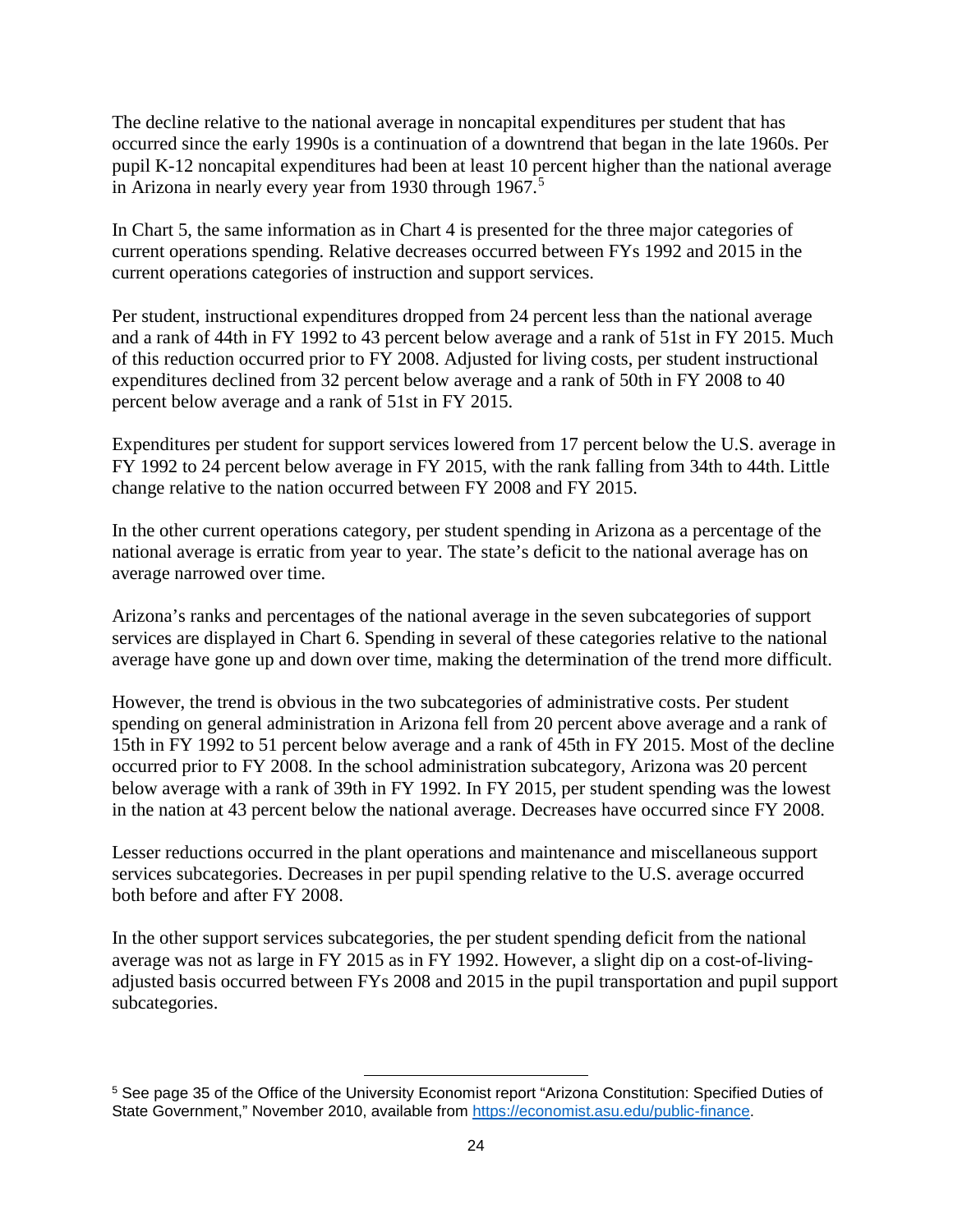#### **CHART 5**

# **PUBLIC ELEMENTARY AND SECONDARY EDUCATION CURRENT OPERATIONS EXPENDITURES PER STUDENT ADJUSTED FOR THE COST OF LIVING, ARIZONA RELATIVE TO THE NATION, FISCAL YEARS 2008 THROUGH 2015**





**TOTAL SUPPORT SERVICES**

<sup>(</sup>continued)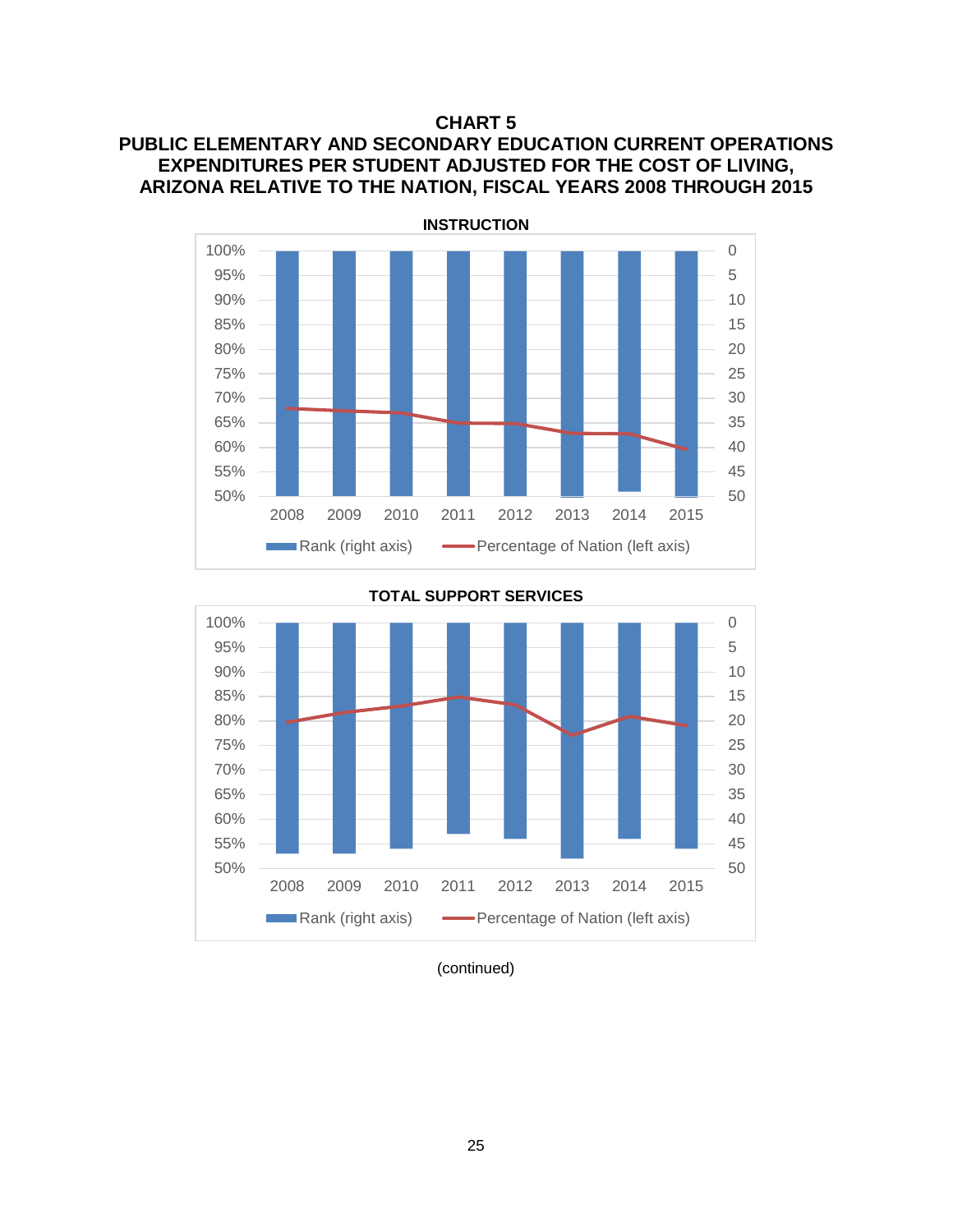# **CHART 5 (continued) PUBLIC ELEMENTARY AND SECONDARY EDUCATION CURRENT OPERATIONS EXPENDITURES PER STUDENT ADJUSTED FOR THE COST OF LIVING, ARIZONA RELATIVE TO THE NATION, FISCAL YEARS 2008 THROUGH 2015**



Sources: U.S. Department of Commerce, Census Bureau, [https://www.census.gov/programs](https://www.census.gov/programs-surveys/school-finances.html)[surveys/school-finances.html](https://www.census.gov/programs-surveys/school-finances.html) (expenditures and enrollment), and U.S. Department of Commerce, Bureau of Economic Analysis,<http://www.bea.gov/regional/index.htm> (regional price parity).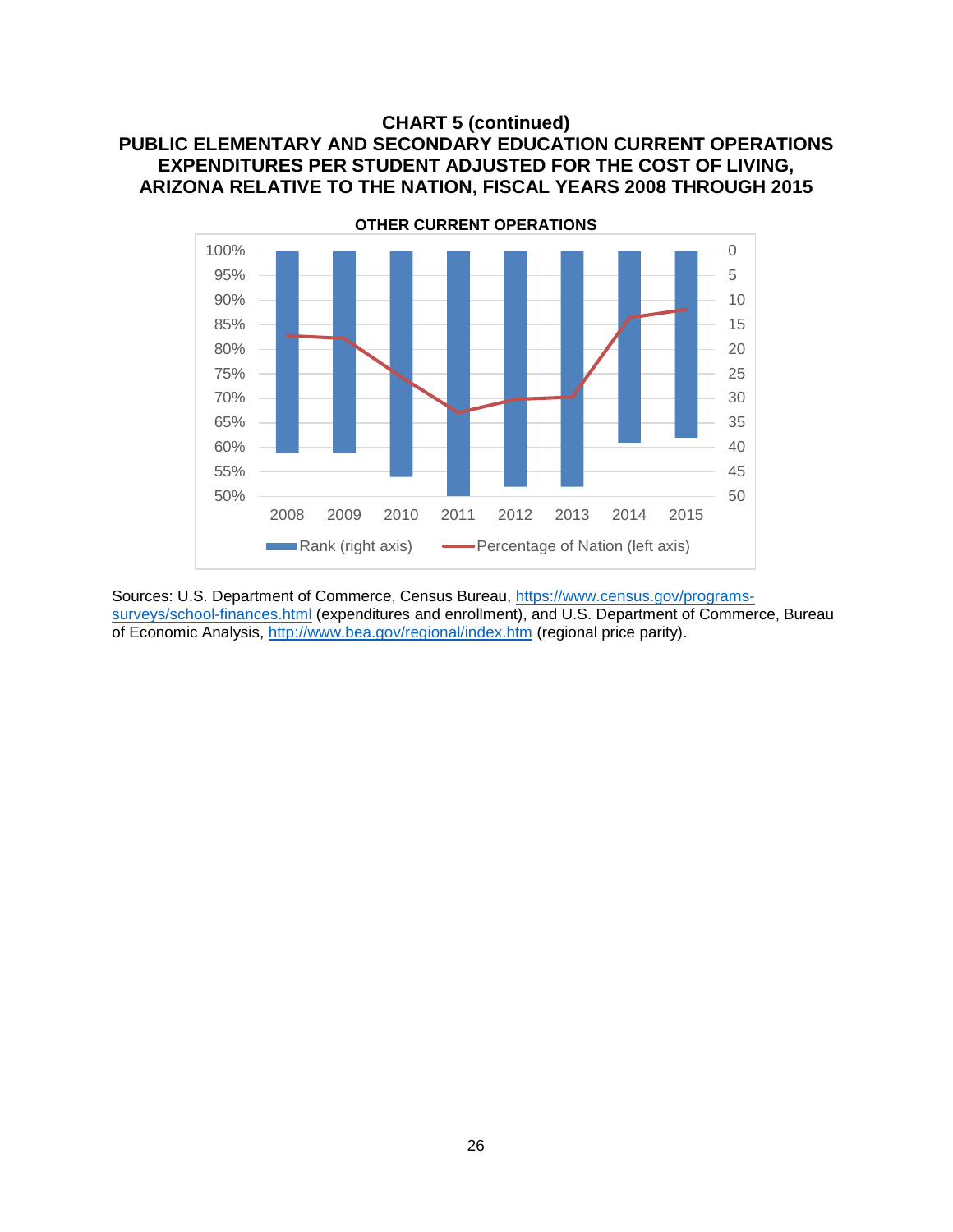### **CHART 6**

# **PUBLIC ELEMENTARY AND SECONDARY EDUCATION EXPENDITURES FOR SUPPORT SERVICES PER STUDENT ADJUSTED FOR THE COST OF LIVING, ARIZONA RELATIVE TO THE NATION, FISCAL YEARS 2008 THROUGH 2015**



**INSTRUCTIONAL STAFF SUPPORT**



(continued)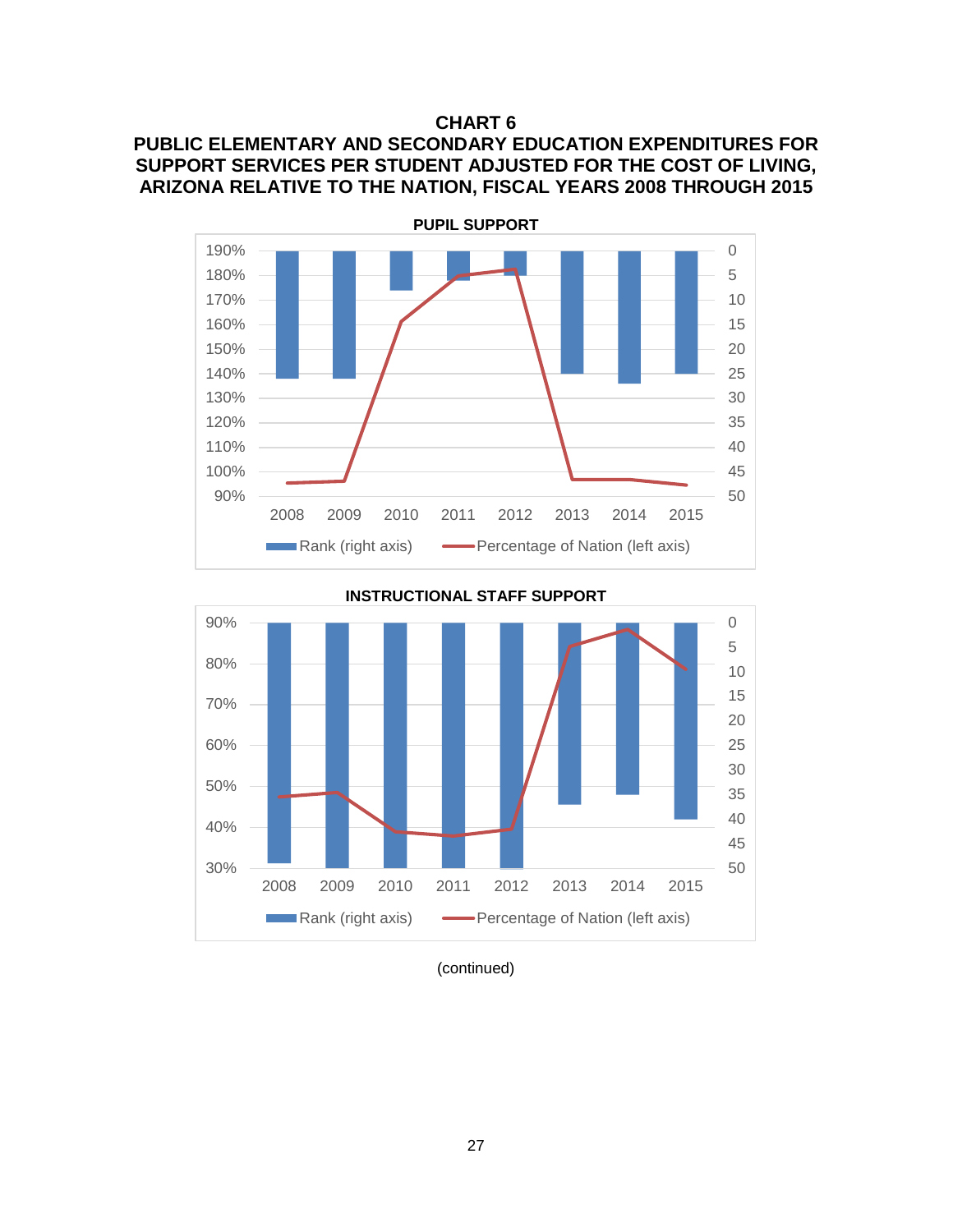# **CHART 6 (continued) PUBLIC ELEMENTARY AND SECONDARY EDUCATION EXPENDITURES FOR SUPPORT SERVICES PER STUDENT ADJUSTED FOR THE COST OF LIVING, ARIZONA RELATIVE TO THE NATION, FISCAL YEARS 2008 THROUGH 2015**





**SCHOOL ADMINISTRATION**

(continued)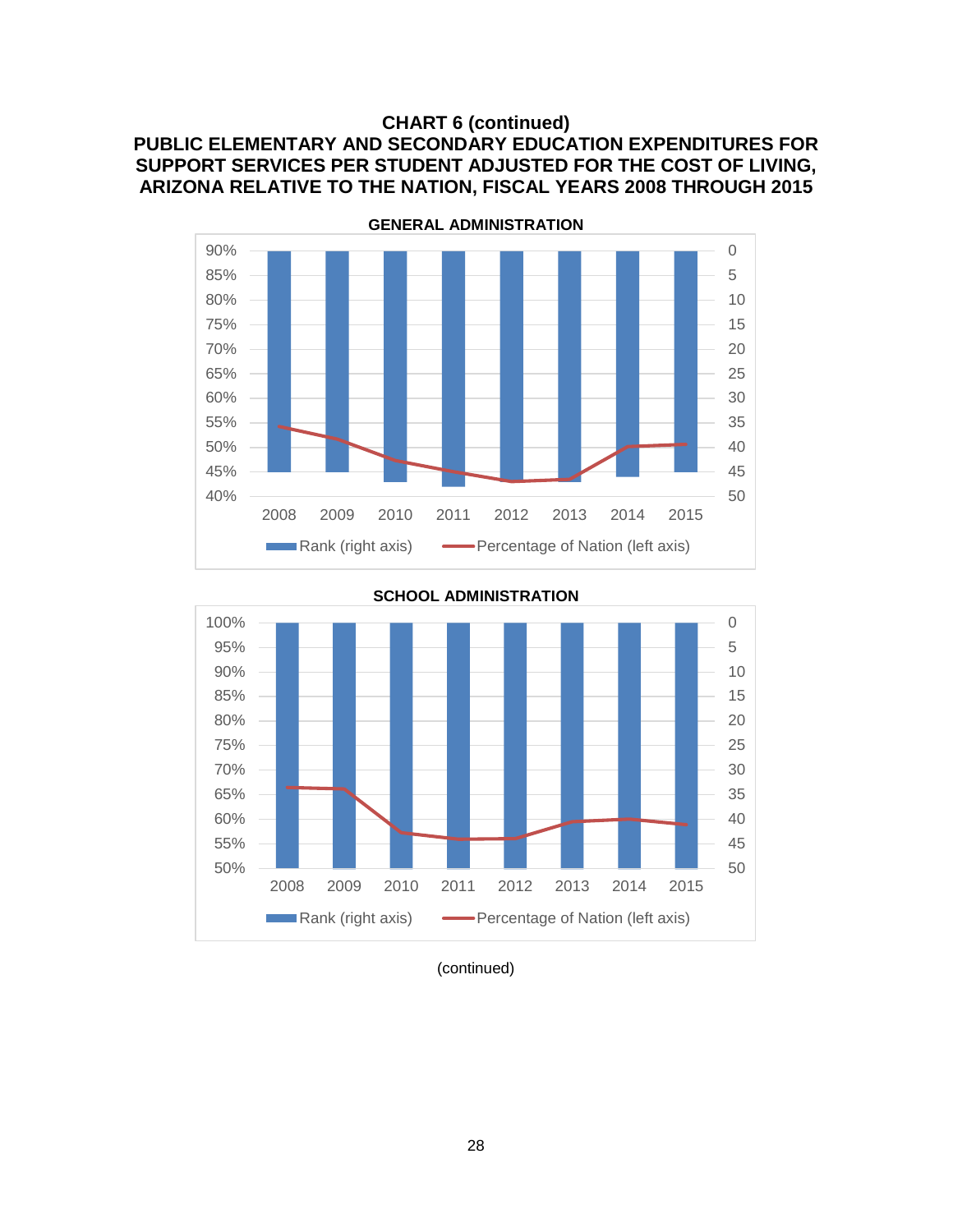# **CHART 6 (continued) PUBLIC ELEMENTARY AND SECONDARY EDUCATION EXPENDITURES FOR SUPPORT SERVICES PER STUDENT ADJUSTED FOR THE COST OF LIVING, ARIZONA RELATIVE TO THE NATION, FISCAL YEARS 2008 THROUGH 2015**





**PUPIL TRANSPORTATION**